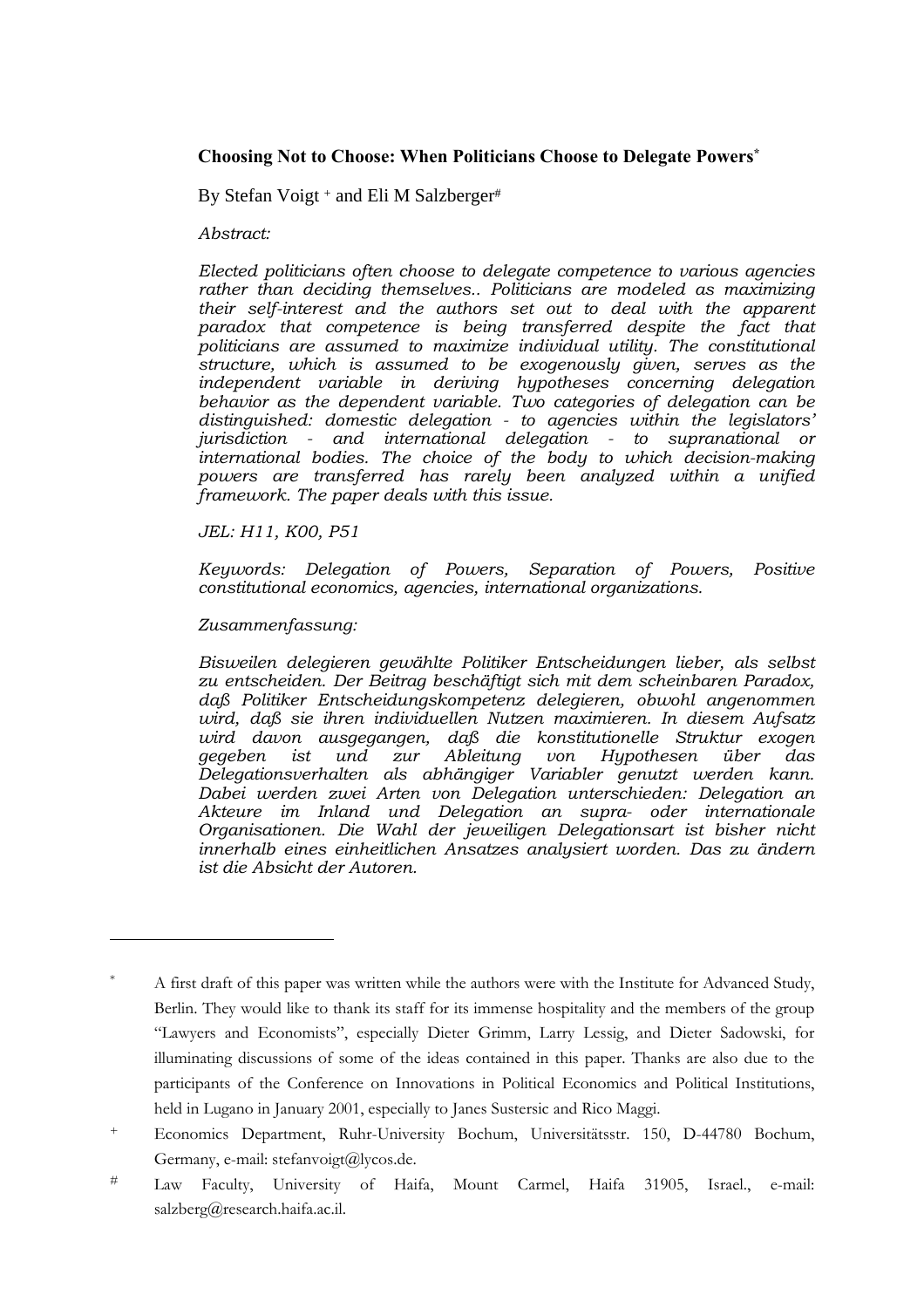#### *Résumé:*

*Souvent, politiciens préfèrent déléguer décisions à décider eux-mêmes. Cette contribution s'occupe du paradoxe apparent que politiciens déléguèrent compétences malgré supposant qu'ils maximisent leur utilité. Il est supposé que la structure constitutionnelle soit donné. Elle est usée pour dériver hypothèses concernant les décisions a déléguer compétences. Deux manières de délégation sont identifiées: délégation intérieure et délégation extérieure à des organisations inter- ou supranationales. Les auteurs tentent d'introduire un modèle unifié pour analyser les deux manières ensemble.*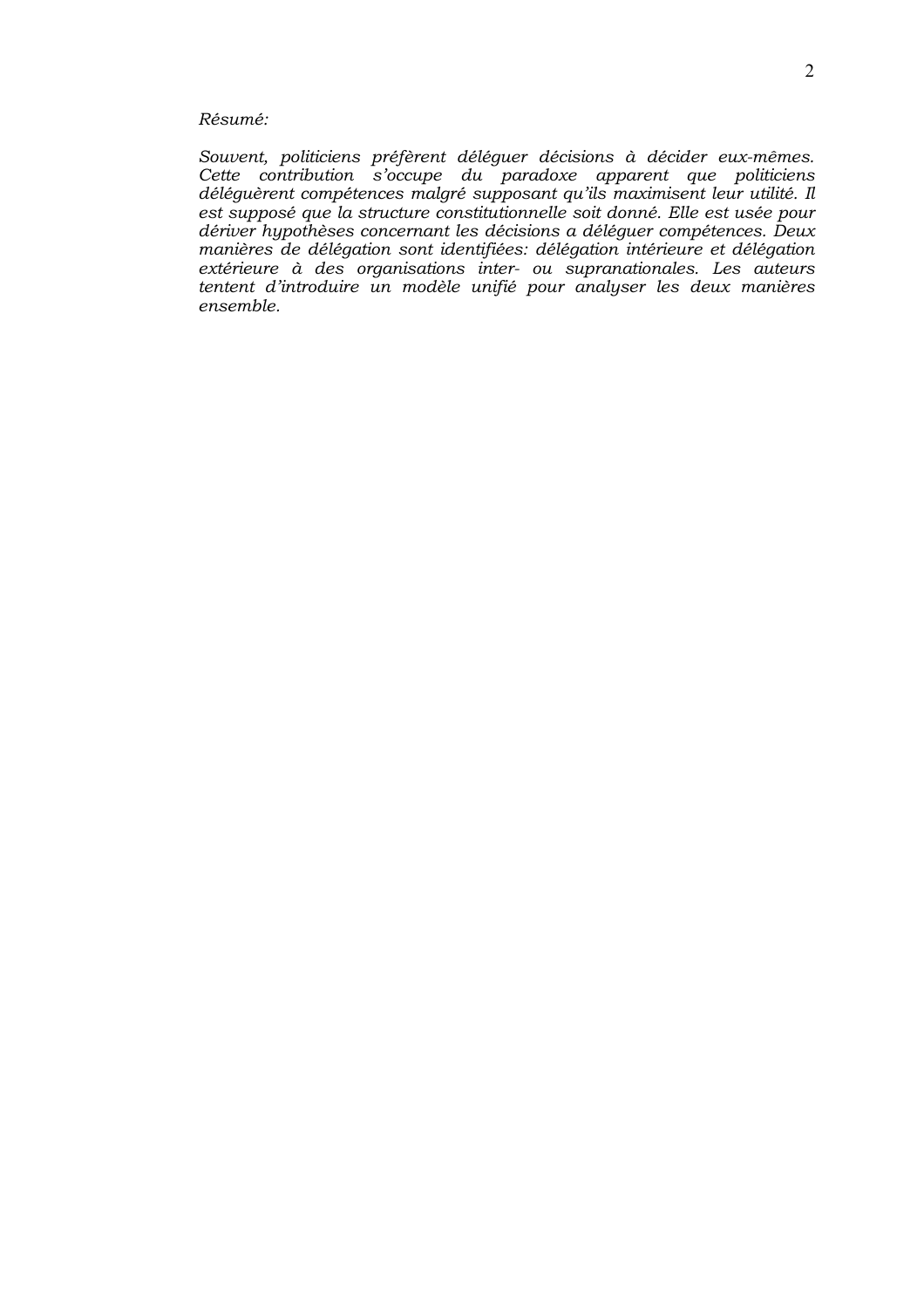#### **Choosing Not to Choose: When Politicians Choose to Delegate Powers**

#### I. INTRODUCTION

Interesting changes in the structures of governments and their decision-making processes have occurred during the last decades, amongst them the increasing rate of delegation of decision-making powers by elected politicians. In recent years, we have been witnessing also an increasing importance of international organizations as the bodies to which decision-making powers are delegated. While in the (close) past the most significant change in government decision-making structure was an increasing delegation of powers from legislatures to other existing branches of government (primarily the judiciary) and to newly created organs (such as independent administrative agencies), in the past few years more and more powers are delegated to international and transnational organs. The European Union might be the most striking example, but by no means is it the only one**.** The institutional development of monetary policy is another paradigmatic example: Many governments have delegated this competence to an independent central bank within their own jurisdiction (Cukierman and Webb 1995), thus, constituting a case of domestic delegation. But more recently, the competence concerning monetary policy is delegated also on the international level. The European Central Bank is only the most striking example. Others include currency boards and the recognition of foreign currencies as legal tender as in some Latin American countries.

Why should legislators, who are assumed to maximize their own utility, choose not to decide themselves but to delegate decision-making competences to other actors such as regulatory agencies or international organizations? This is the question that will be dealt with in this paper. Delegation of competence from legislators has been analyzed using the economic approach in three distinct frameworks: (1) the delegation of competence to international organizations, (2) the delegation of competence to regulatory agencies, created by legislators, and (3) the internal organization of legislatures in which committees are created, but remain under the legislature's supervision. The decision to delegate either to a domestic agency or to an international organization has practically never been analyzed within a single framework. The intention of this paper is to lay the basis for such a unified framework, and to widen the scope of considerations as to the decision to delegate powers.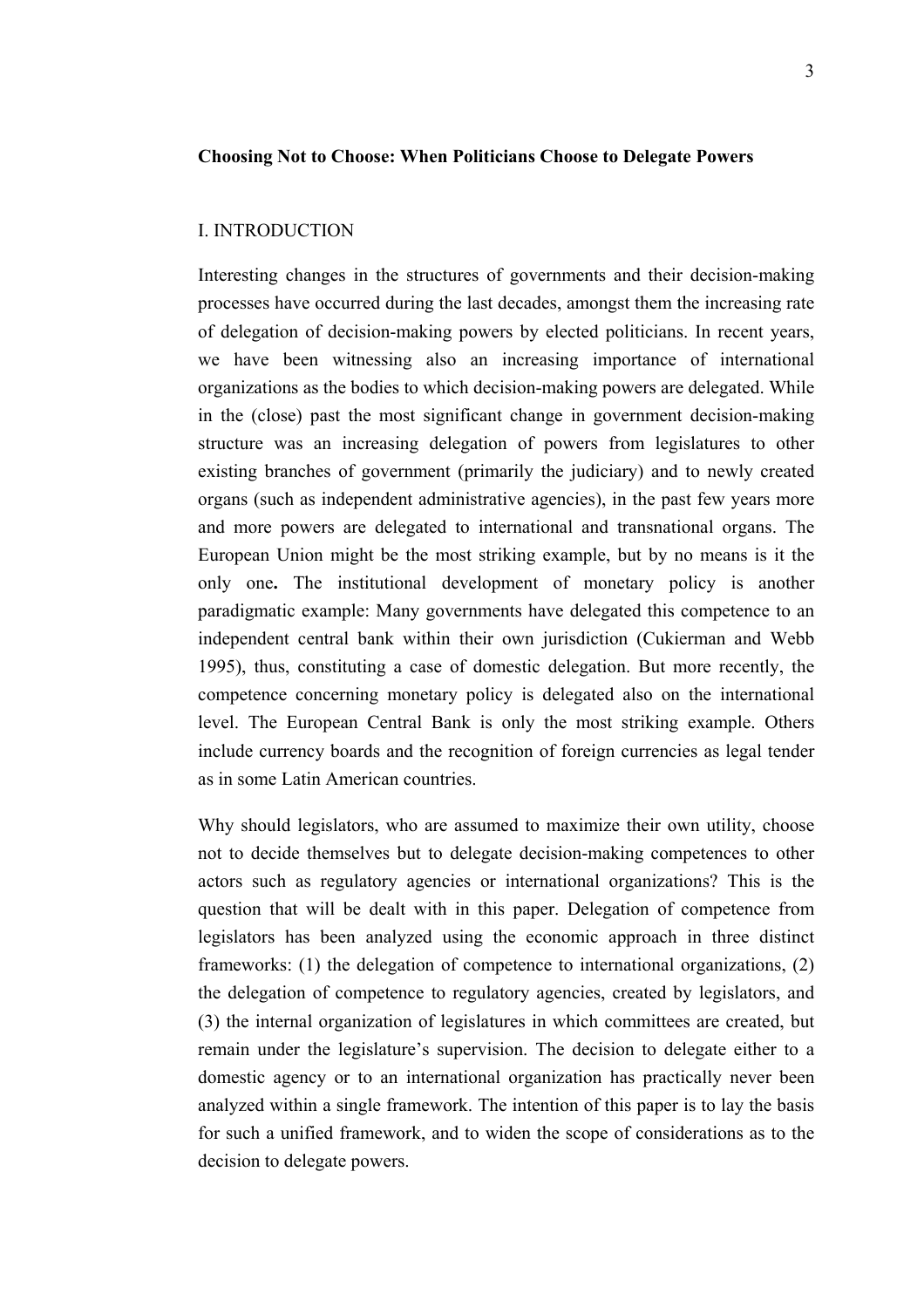Rational legislators will only be ready to transfer competence if the costs connected with delegation are outweighed by the corresponding benefits. Put simply: among the three alternatives of (1) deciding themselves (2) delegating competence to a domestic agency or (3) delegating competence to an international organization, rational legislators will always choose the alternative that promises the highest expected net gains. It will thus be our task to define and identify costs and benefits connected with the relevant alternatives in various decision-making situations.

The title of our paper is an allusion to an earlier paper by James Buchanan entitled "Choosing what to choose" (1994). In that paper, Buchanan is interested in the relevance of meta-preferences for the morality prevalent in a given society. By establishing constitutions, societies do not decide in any meaningful detail what sort of public goods they want to provide themselves with and in what quantities and qualities. Rather, constitutions contain the procedures and institutions that are to be used to make such decisions. Analyzing a society's choice of its constitution is, in fact, analyzing a meta-choice, namely "choosing how to choose" (Voigt 1999), or how a society chooses (on the constitutional level) how to choose later on (on the post-constitutional one). Choosing not to choose refers to a different level of choice: it is the legislature or the executive that chooses to delegate some of its preferences and therefore not to choose anymore in subsequent periods.

The present paper belongs to the rather young research program of positive constitutional economics, which is interested in explaining the emergence of particular institutions and organizations and their change over time. Politicians' decisions to delegate power domestically or internationally are made within the framework of an existing constitution. In that sense, our focus is on postconstitutional choice. Yet, by establishing new organizations, either domestically or internationally, politicians create new institutions that might themselves become influential in interpreting the constitution. In that sense, the decision to create a new agency can be viewed also as a decision to modify an existing constitutional order. It seems, therefore, adequate to describe the scope of this paper as the analysis of post-constitutional constitutional choice. Most of the hypotheses to be generated take an (exogenously given) constitutional structure as independent variable, which can be used to explain both the extent and kind of (domestic or international) delegation.

Our paper is restricted to the positive analysis of delegation of powers. It is not meant to provide a (normative) evaluation of such delegation (Majone 1996 deals with the justification of what he calls non-majoritarian institutions; on the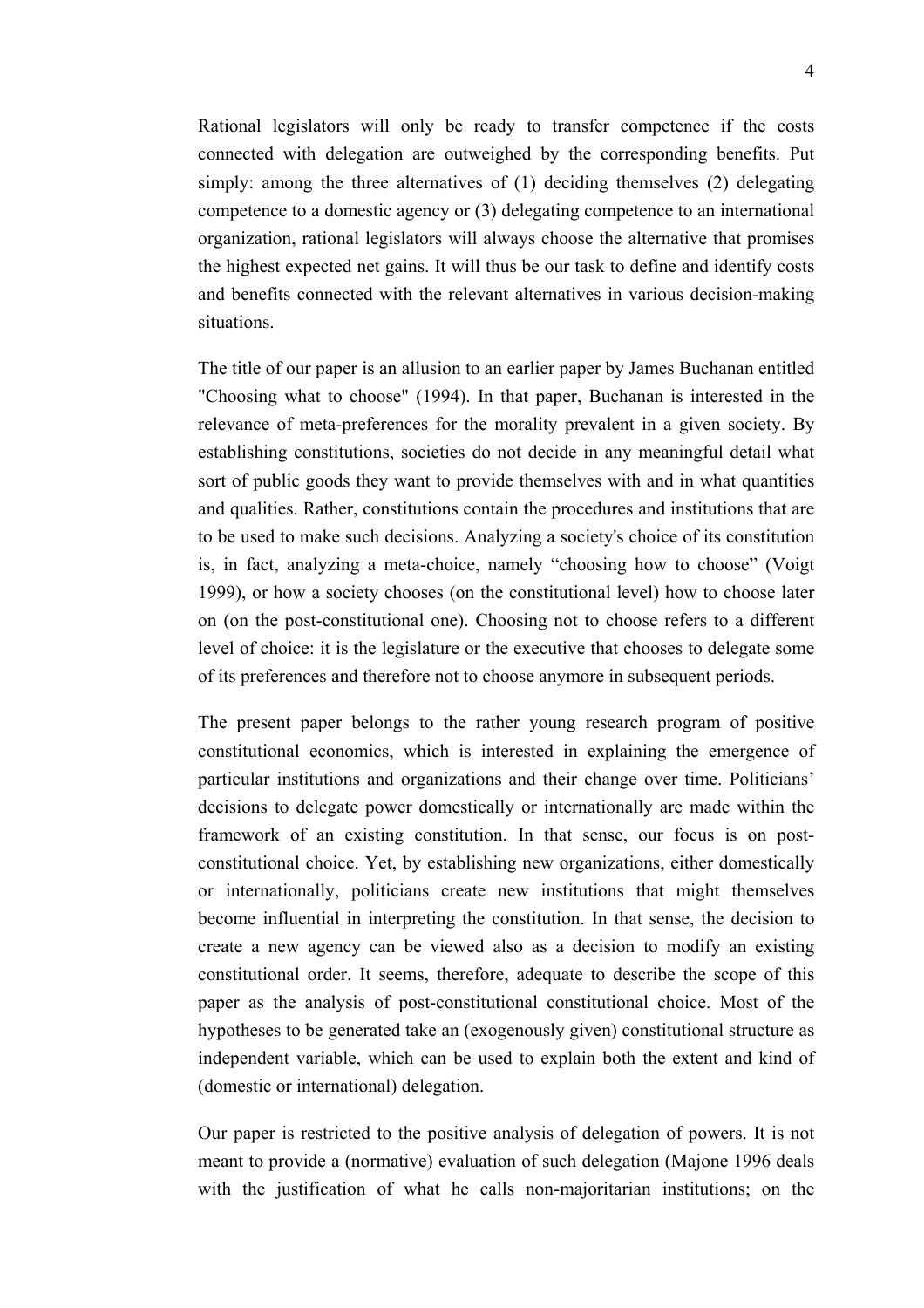legitimacy of delegation see also Spence/Cross 2000). Neither do we provide a comparison of the working properties of domestic agencies vs. international organizations. These will only be relevant in the context of this paper in so far as politicians anticipate differential properties, which influence their decision to delegate.

In the next section, we offer a delineation of the basic concepts used here, primarily delegation and separation of powers. The third section contains an informal description of the various cost- and benefit-components that might play a role in the decision on whether and to whom to delegate competence. The fourth section contains a number of hypotheses concerning degree and kind of delegation to be expected under various conditions. Section five concludes.

### II. DELINEATING THE BASIC CONCEPTS

1

Constitutions, whether written or unwritten, set the basic structure of government and allocate various decision-making powers to its branches. Rule-making power is usually allocated to the legislature.<sup>1</sup> Thus, "whenever rule-making powers that are not constitutionally assigned to a body other than the legislature are in fact being exercised by such a body, this can be regarded as a delegation of legislative powers" (Salzberger 1993, 359). The same can be said about other collective decision-making powers.[2](#page-4-1) The delegatee can be the executive, the judiciary, a committee of the legislature, a local authority, a public corporation, a special administrative body, an international organization, or even another state.

This notion of delegation is, in fact, much broader than that of the traditional literature. It includes negative delegation, which occurs when the legislature fails to decide and thus delegates the decision-making powers to other organs by default, and *Ex post* delegation, which occurs when another organ performed decision-making and the legislature refrains from reversing (or positively affirming) the decision. The distinctions between these forms of delegation may

<span id="page-4-0"></span><sup>&</sup>lt;sup>1</sup> In parliamentary systems, rule-making powers are usually assigned exclusively to the legislature, while in presidential systems these powers are shared between the legislature and the executive.

<span id="page-4-1"></span><sup>&</sup>lt;sup>2</sup> Delegation is not necessarily confined to the delegation of rule-making powers. The executive might, e.g., decide to delegate the power to make certain decisions to administrative agencies that are not part of government. It is in this context that the distinction between intra-branch and interbranch delegation (Cooter 2000, ch. 4) becomes relevant. An administrative agency newly created by the legislature would be an instance of inter-branch delegation whereas the founding of the same agency by the executive would be an instance of intra-branch delegation.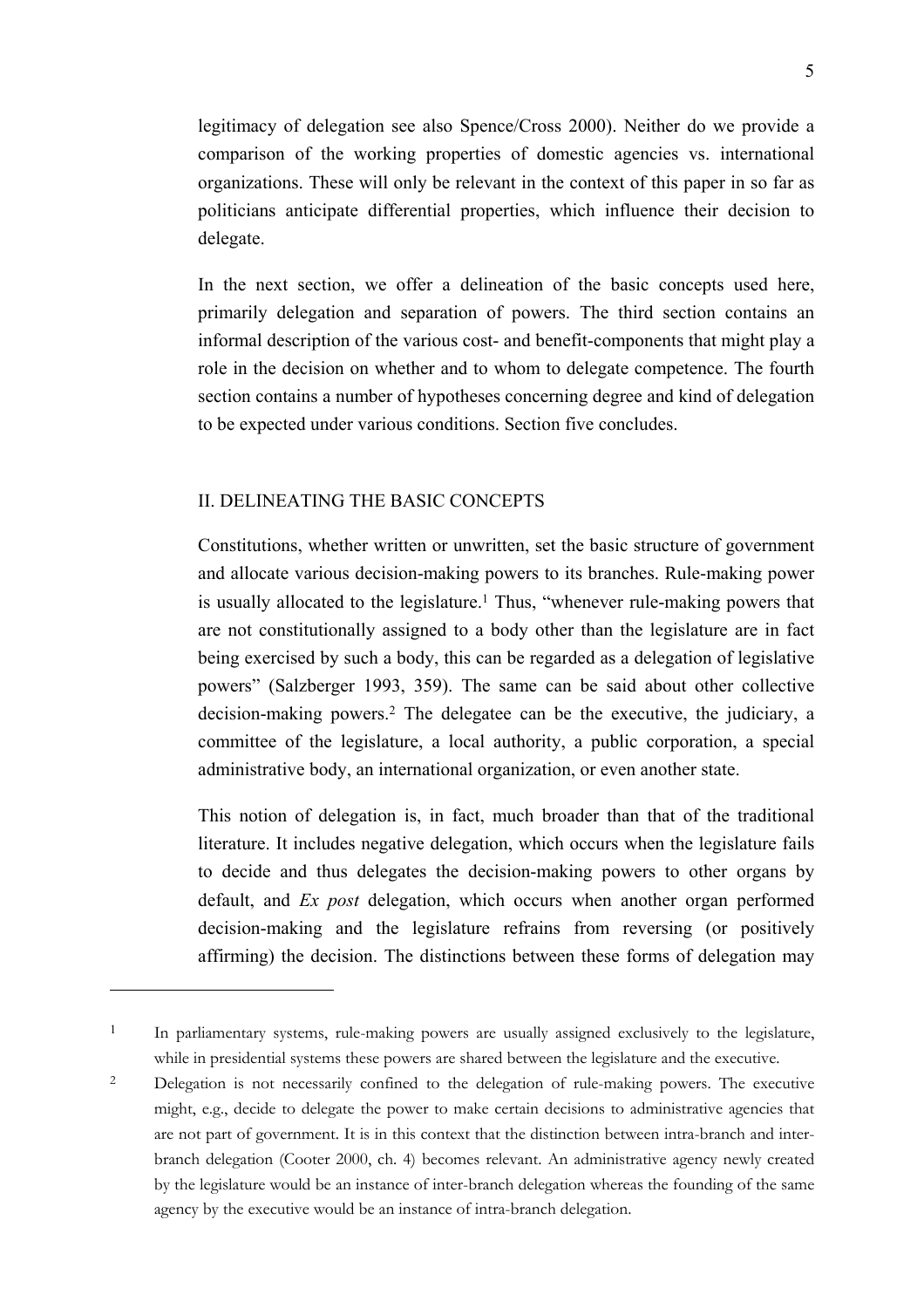be of importance, as there might be asymmetry between creation costs (a decision to delegate powers) and reversal costs (a decision to cancel such delegation or to change the delegatee). In a formal sense, if delegation was done by legislation in the post-constitutional stage, canceling such delegation or changing the delegatee when it stops to be beneficial (due to delegate drift or too much independence) should have been regarded as the same sort of decision. However, if such delegation becomes to be perceived by the public as part of the government's institutional structure, it can be interpreted as part of the *de facto*-constitution, and therefore, its revocation or amendment cannot be done as easily as its creation. In other words, path-dependence might be relevant.

The concept of separation of powers is inseparably linked to Montesquieu's *De l'esprit des loix* (1748) in which he describes a functional separation between the legislature, the executive and the judiciary. Although Montesquieu's account is based on a misinterpretation of the British system, it formed the basis for constitutional thinking in what was to become the United States of America (see Hamilton, Madison, and Jay 1788/1961). Ever since, the doctrine of separation of powers has been a hallmark of liberalism, the assumption being that state organs whose actions were monitored by other organs could do less harm.

In this context, it is important to distinguish between various sorts of separation of powers. Structures of government in which different branches can decide independently of the other branches in different areas (a rigid separation of powers) need to be distinguished from structures in which a joint decision is needed (a model of checks and balances).[3](#page-5-0) It is the latter type of separation of powers that is endorsed as a hallmark of liberalism, and has been interpreted as a constraint on politicians for the benefit of the citizens. Recently, however, some scholars have been arguing the opposite – that this kind of separation of powers can work against the citizens (see the arguments of Landes and Posner 1975, Brennan and Hamlin 1994 and Persson et al. 1997, p. 1178).

It has further been argued that separation of powers can be reconceptualized as a result of self-interested behavior of legislators or other politicians. Below, the same will be argued with regard to the delegation of powers. According to Landes and Posner (1975), legislators have an interest in an "independent" judiciary because its existence enhances the benefits a legislator can obtain from legislation.

<span id="page-5-0"></span><sup>&</sup>lt;sup>3</sup> Brennan and Hamlin (2000) have recently proposed to call this second version "division of power", meaning that one particular power can only be exercised if various agents cooperate (chs. 11 and 12).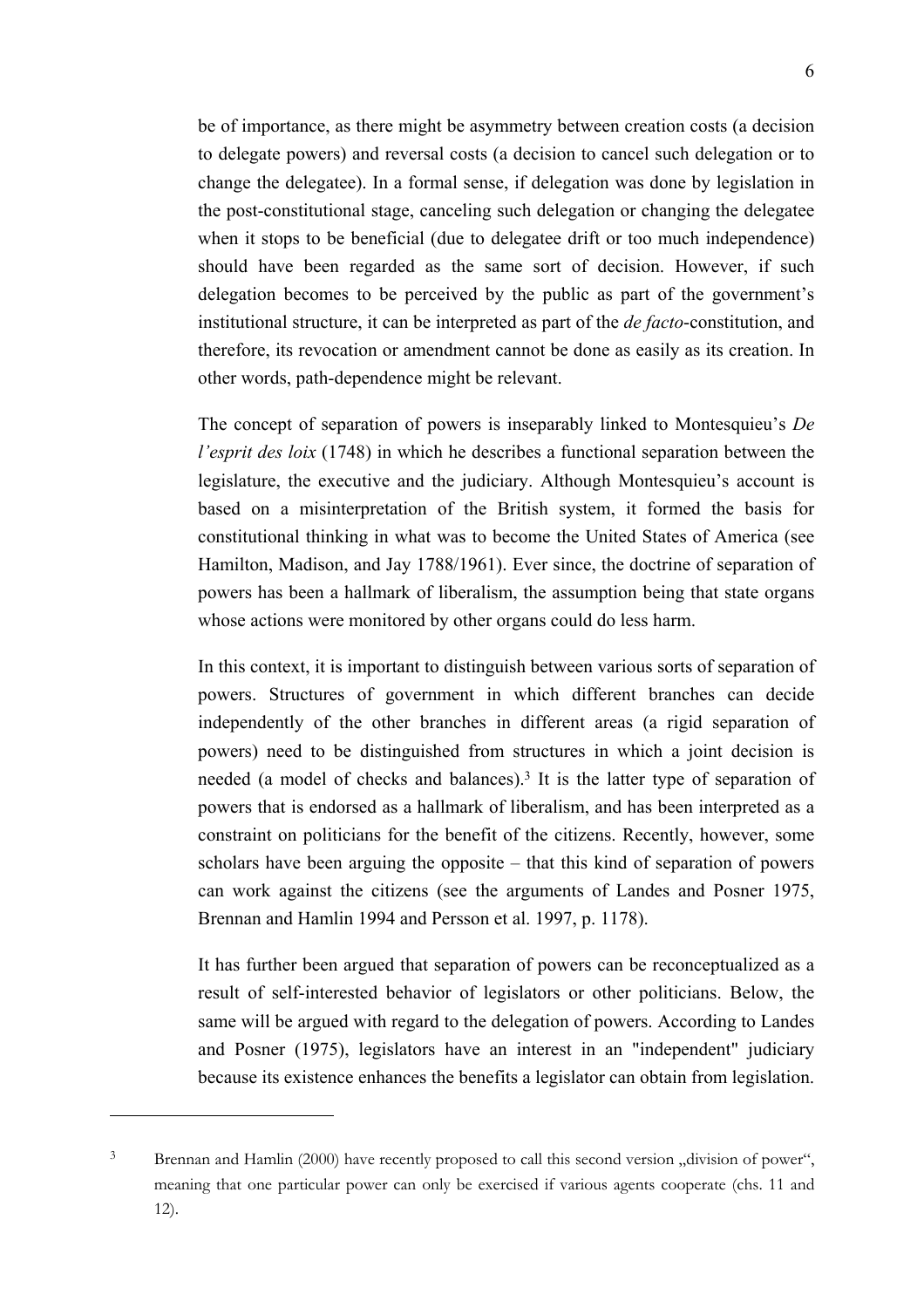This is because an independent judiciary can prolong the life span of the legislative deals that the legislators strike with interest groups. Enhancing the durability of legislation, especially beyond the term of the legislator, increases its value for interest groups and thus increases the amount they are willing to pay the legislators for legislation. An extension of this argument to the role of the presidential veto and to the constitutional mechanism as a whole was offered by Crain and Tollison (1979a, 1979b).

Similar to the Landes and Posner's paper, we are here interested in explaining the increase in the delegation of powers that has taken place over the last couple of decades by drawing on a behavioral model of politicians that stresses their selfinterest. We, therefore, view delegation of powers and separation of powers as having very similar functions vis-à-vis those who decide on them. Separation of powers can be perceived, along these lines, as constitutional delegation of powers. This statement can avoid the more loaded question – whether the two concepts are in fact the very same phenomenon.

### III. BENEFITS AND COSTS OF CHOOSING HOW TO CHOOSE

### **1. Behavioral Assumptions**

1

Within public choice theory, it is assumed that politicians maximize their own utility – just like everybody else. Concerning the arguments of their utilityfunction, we take up a conjecture similar to the one that was introduced by Frey and Lau (1968). According to it politicians are not only driven by immediate selfinterest goals, but also by their ideological beliefs as to the good society and as to the policies that will promote that good. Thus, they have ideal points with regard to all policy issues that they would like to realize. Call these their ideological positions[.4](#page-6-0) In order to implement their ideologies they will have an interest in remaining in power as long as possible. This means that they seek re-election. Popularity is a precondition for that. Coined differently: politicians have a long-

<span id="page-6-0"></span><sup>&</sup>lt;sup>4</sup> Frey and Lau (1968) assume that politicians only choose policies that maximize their popularity when it is low or election is near. As long as it is high, they stick to their ideology. This model has been tested empirically with regard to macroeconomic policies for a number of countries (for the U.S., see Frey and Schneider 1978a, for the U.K., see Frey and Schneider 1978b, for West Germany, see Frey and Schneider 1979, and for Australia, see Schneider and Pommerehne 1980).

<sup>5</sup> The relevance of politicians' ideologies as an explanatory factor for their behavior has been dealt with by, e.g., Kalt and Zupan (1984).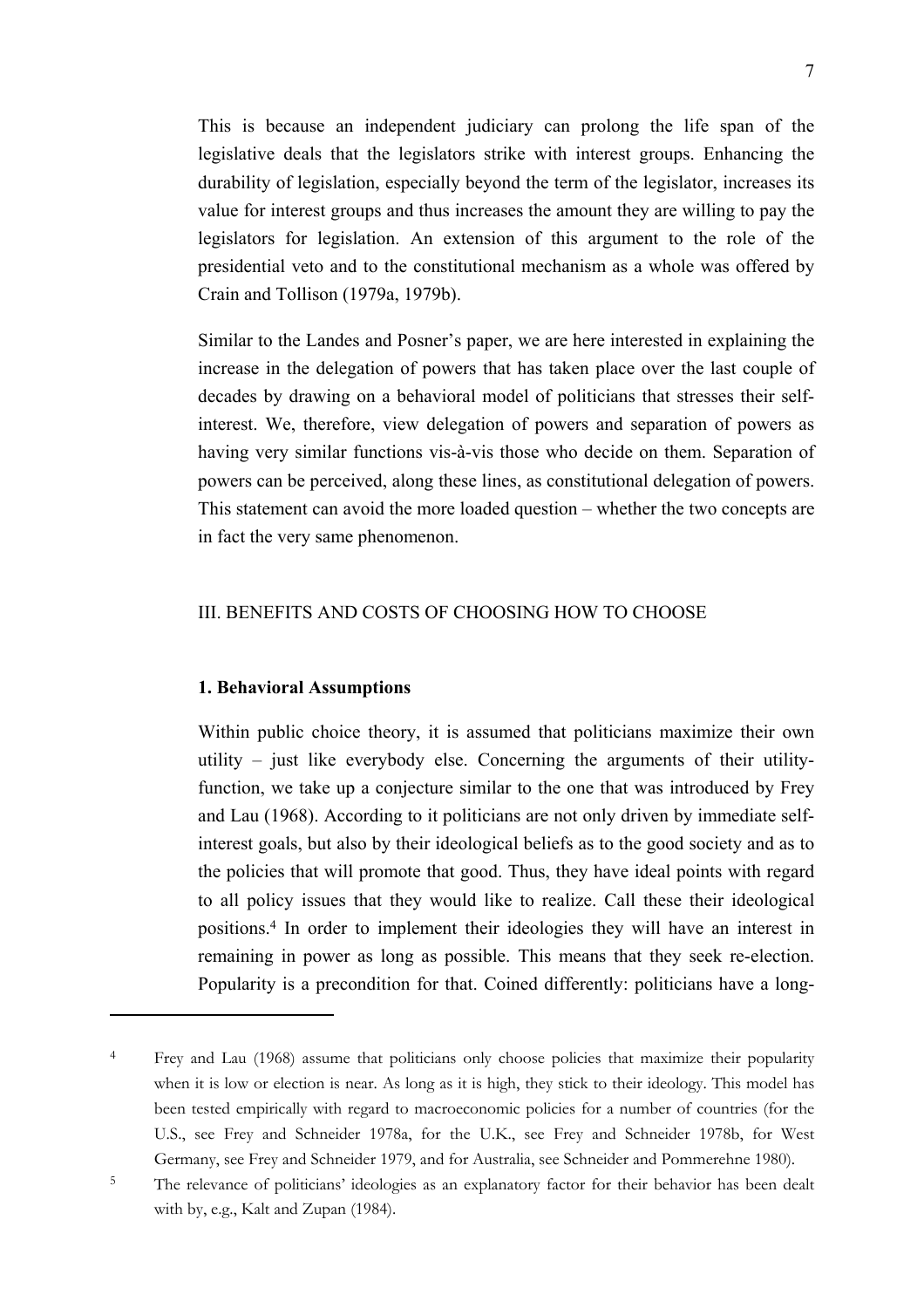term interest in materializing their ideal points (and in entering history books as a major contributor to their country). However, in order to be able to make such an impact, they have to maintain their powers, and this can be done by re-election and by promotion in the political hierarchies. The difficult and tricky business of politics is to trade off long-term against short-term interests. Income is presumed to be an additional component in politicians' utility functions.

As long as implementing one's ideal points in policy space leads to an increase in one's popularity or at least does not seriously worsen the chances of being reelected, delegation is unlikely to occur. But, when there is a trade-off between ideal points and popularity, politicians will start to consider delegating the respective issue.

#### **2. Benefits of Choosing Not to Choose**

The core question of this paper is why politicians, who are assumed to maximize their own utility, should choose not to decide themselves and instead delegate their powers. Here, we would like to list all the considerations that may come into play, those found in the literature as well as new ones. Some of these overlap with each other, and / or are using different frameworks of analysis. This includes assumptions such as the information available to the actors, the degree of uncertainty, and even their rationality. The benefits are grouped by the possible arguments in politicians' utility-functions of which we name three, popularity, ideology, and income (where popularity, as explained above, is a means to ideology and income, and not an end in itself). This mapping is, of course, not watertight and primarily serves as a structural device. The same order is applied to the cost components in the next subsection.

#### Components Increasing Politicians' Popularity

#### (a) *Delegation as a mechanism to shift responsibility*

If delegation of powers can create a-symmetry between credit and blame attributed to the politician as a result of the policy decision of the delegated body, then such delegation can be beneficial to the politician. The terms for delegation to occur within this framework were laid out by Fiorina (1982). He proposed a model built upon the assumption that there are systematic differences between the actual net benefits from regulation to the district the legislator represents and the perceived net benefits from legislators' actions. The decision to delegate hinges on the relationship between the difference between the costs of legislation and the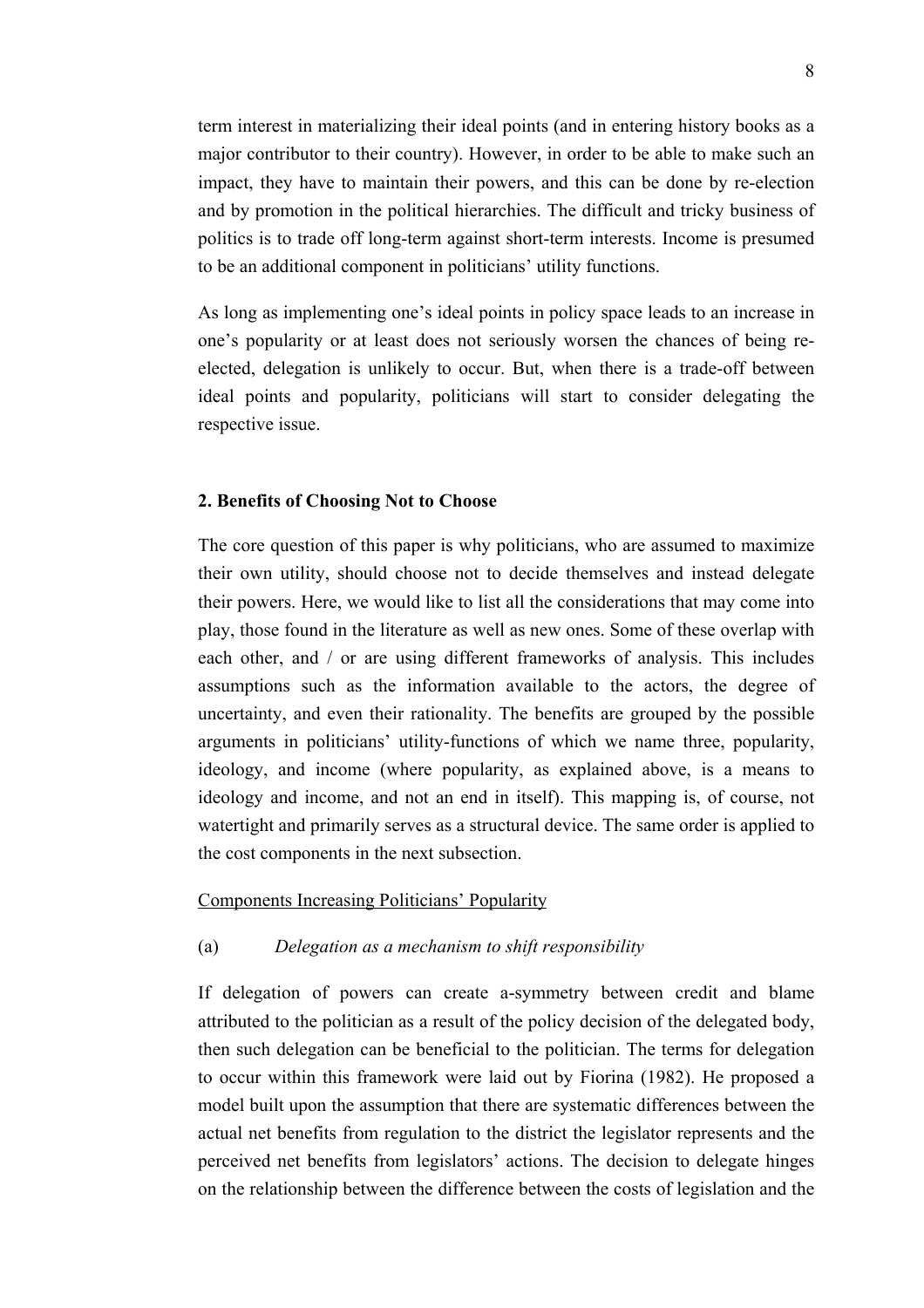costs of delegation and the difference between the benefits of legislation and the benefits of delegation.

If there is a huge slippage on the cost side, a legislator will be inclined toward delegation. If there is a huge slippage on the benefit side, she will be geared toward legislation. In other words, an ability to shift blame will bring a legislator to prefer delegation; an ability to claim credit will bring her to prefer legislation. The representation structure (proportion representation vs. first past the post), party discipline and the degree of separation of powers between the legislature and the executive may have crucial impact on the benefits from delegation in this framework. A good example for delegation as a tool to shift responsibility is certain aspects of the abortion issue in the United States, which were delegated to the courts, because the issue is so controversial and crosses traditional party and geographic borders[.5](#page-8-0)

With regard to delegation of decision-making powers to international bodies, a variant of that argument is often referred to as the scapegoat-argument (e.g. Vaubel 1994). Unpopular policies that need to be enacted (according to the ideal points of the politicians) are delegated to international body which forces a country to implement the unpopular policy and which cannot be opposed.

## (b) *Delegation as a solution for problems of uncertainty*

A legislator who is uncertain as to the desirable policy or as to the consequences of realizing her ideal point for her popularity can reduce her risk by delegating the decision-making powers. For a more formal model see Fiorina (1986). Likewise, if the legislator is uncertain as to the results of regulation, or as to the political ramifications of regulation, then the delegation of the decision-making power can reduce the risk of losing support.[6](#page-8-1)

## (c) *Delegation as a tool to remain in power or maintain legitimacy*

When politicians fear a loss of legitimacy of the whole regime, they may try to establish bodies that enjoy public confidence in order to retain their rule. This can

<span id="page-8-1"></span><span id="page-8-0"></span><sup>&</sup>lt;sup>6</sup> In her model, Bawn (1995) tries to explain the degree of agency independence that the legislature chooses by focusing on the trade-off between two kinds of uncertainties: uncertainty concerning policy consequences versus uncertainty concerning agency behavior. In other words: the potential benefits of technical expertise (secured if delegation occurs) are traded off against the potential cost of losing political control due to agency drift.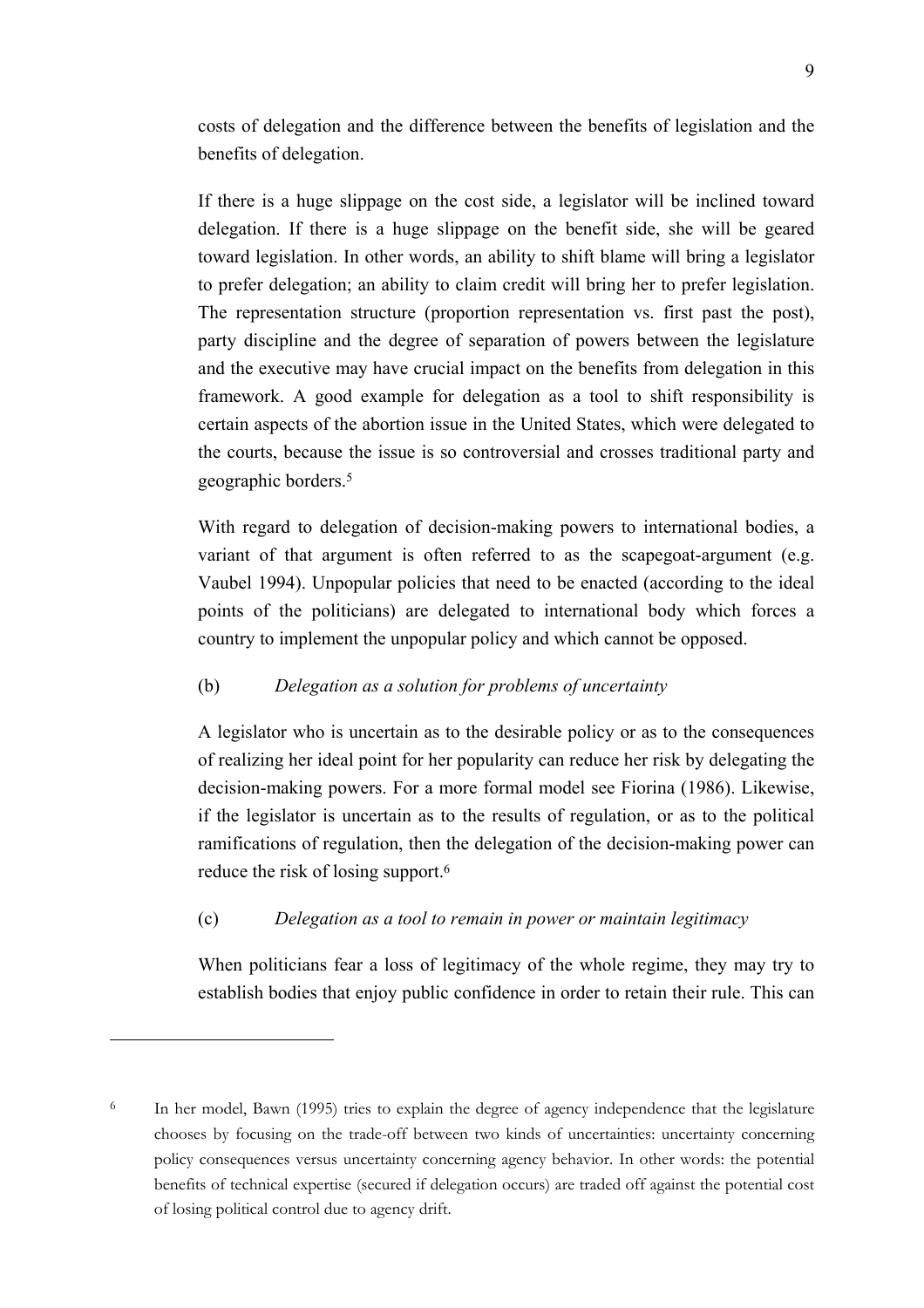characterize regimes that fear a change of government by revolution. Examples for delegation that resulted from such considerations are the establishment of the constitutional tribunal in the Soviet Union by President Gorbachev and the establishment of the constitutional court in Poland by the Communist regime in 1982 (see Brezezinski 1993).

## Components Conducive to Realizing Politicians' Ideal Points

#### (d) *Delegation as a shift from short term to long term considerations*

This benefit focuses on the ability to use delegated bodies as a means to extend the time range of policy decisions. Politicians' immediate consideration range is the election cycle. They will tend to make such decisions that will bear fruits in the coming elections. These short-term considerations can be counterproductive in terms of their long-term interests. In such cases, it can make sense to delegate competence to an agency, which is expected to be close to one's own ideal point. Delegating the power to set the interest rate to a central bank can serve as a good example.

### (e) *Delegation as a tool to protect one's policies against reversal*

Some governments decide to create independent agencies shortly before upcoming elections they are afraid to lose. The more independent these agencies are, the harder it will be for the successive government to reverse the policies of the current government (Moe 1990). Often, the constraining consequences of such delegation become only effective in the future. Therefore, this kind of delegation is connected with very low costs for current politicians in terms of lost competence.

#### (f) *Delegation as a tool to enhance credible commitment*

By delegating powers to bodies that are not subject to immediate and costless control by the legislature, the legislature is able to credibly bind itself to certain promises or policies. As already shown above, Landes and Posner (1975) have argued that it can pay not to be able to reverse legislation easily because this inability increases the price that legislators can demand from those who seek specific legislation. But being able to credibly commit oneself has more general effects: by not being able to expropriate investors costlessly *ex post*, the amount of investment in a given jurisdiction increases. This leads to higher growth, which, in turn, can contribute to the chances of politicians to be re-elected if the voters attribute it to government policies. It has been argued (Majone 1996, 12) that "credibility, rather than the legitimate use of coercion is now the most valuable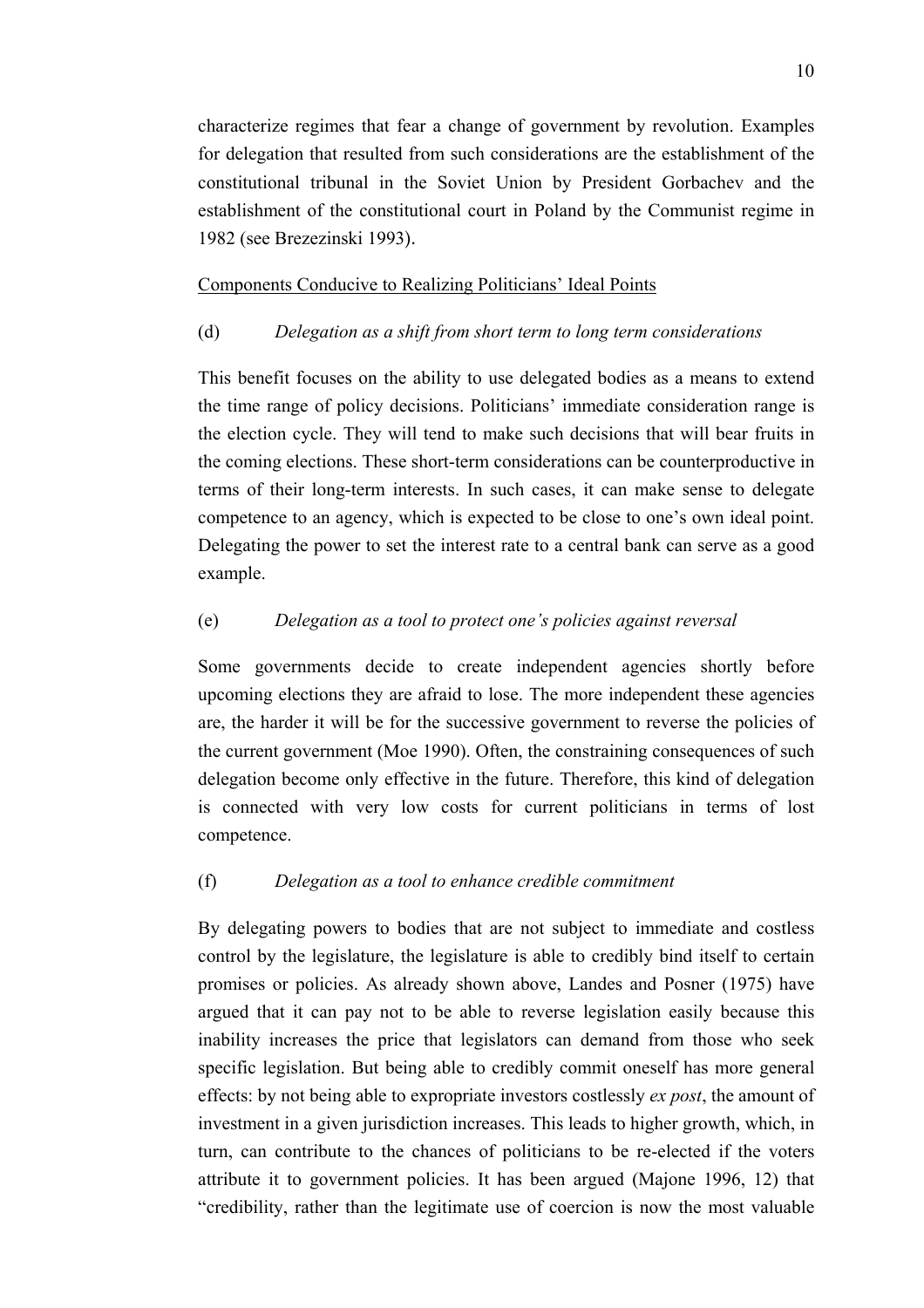resource of policy-makers." The more valuable it gets, and the more policymakers realize that, the more they will delegate.

## (g) *Delegation as the only possibility to expand the public sector*

When there are constitutional or public opinion restraints on the size of government, the only viable option for a government to extend the range of public decision-making might be the delegation of powers to newly created organizations. The creation of national agencies in the US during "the New Deal" was a method to bypass separation of power limitations.<sup>7</sup>.

# (h) *Delegation as a mechanism to enhance information*

Many decisions require technical or professional information. Such information cannot be produced by the legislators themselves and hence their need to delegate powers. Since information can be selective and manipulative, delegation, at times, will include not only the task of providing information, but also the competence to make the substantive decision based on this information.<sup>[8](#page-10-1)</sup>

# (i) *Delegation as a tool to reduce decision-making costs*

Delegation of specific tasks might be a way of reducing the size of some central hierarchies and thus reducing the decision-making costs involved. At times, this cost reduction might be greater than the additional coordination costs (plus the political costs involved in the delegation) that have to be incurred to coordinate the activities of the various agencies. The framework set by Coase (1937) can serve to analyze delegation for this reason.

## Components Increasing Politicians' Income

<span id="page-10-0"></span><sup>7</sup> For an elaboration see Majone (1996/97). Lowi (1969/1979) argues that size and presence of the (U.S.) liberal state was brought about by delegation. Government responded to the demands of all major interest groups and by assigning responsibility to administrative agencies, which then became captives of these interest groups.

<span id="page-10-1"></span><sup>8</sup> Calculating the consumer-price index, for example, can be perceived as a task, involving gathering of information. However, the decision which products to include into the calculation of this index and how to do this calculation, can manipulate the result. When the body assigned to provide this information is also the body assigned to decide on interest rates, it is not unlikely to assume that the informational task will be affected by policy considerations. For more on the delegation of informational tasks see Gilligan (1993) and Kirchner (1993). This consideration might be of extra weight in delegation to international bodies. These bodies function as distributors and equalizers of information among all the principals – the delegating states (see Keohane 1984 and Pollack 1997).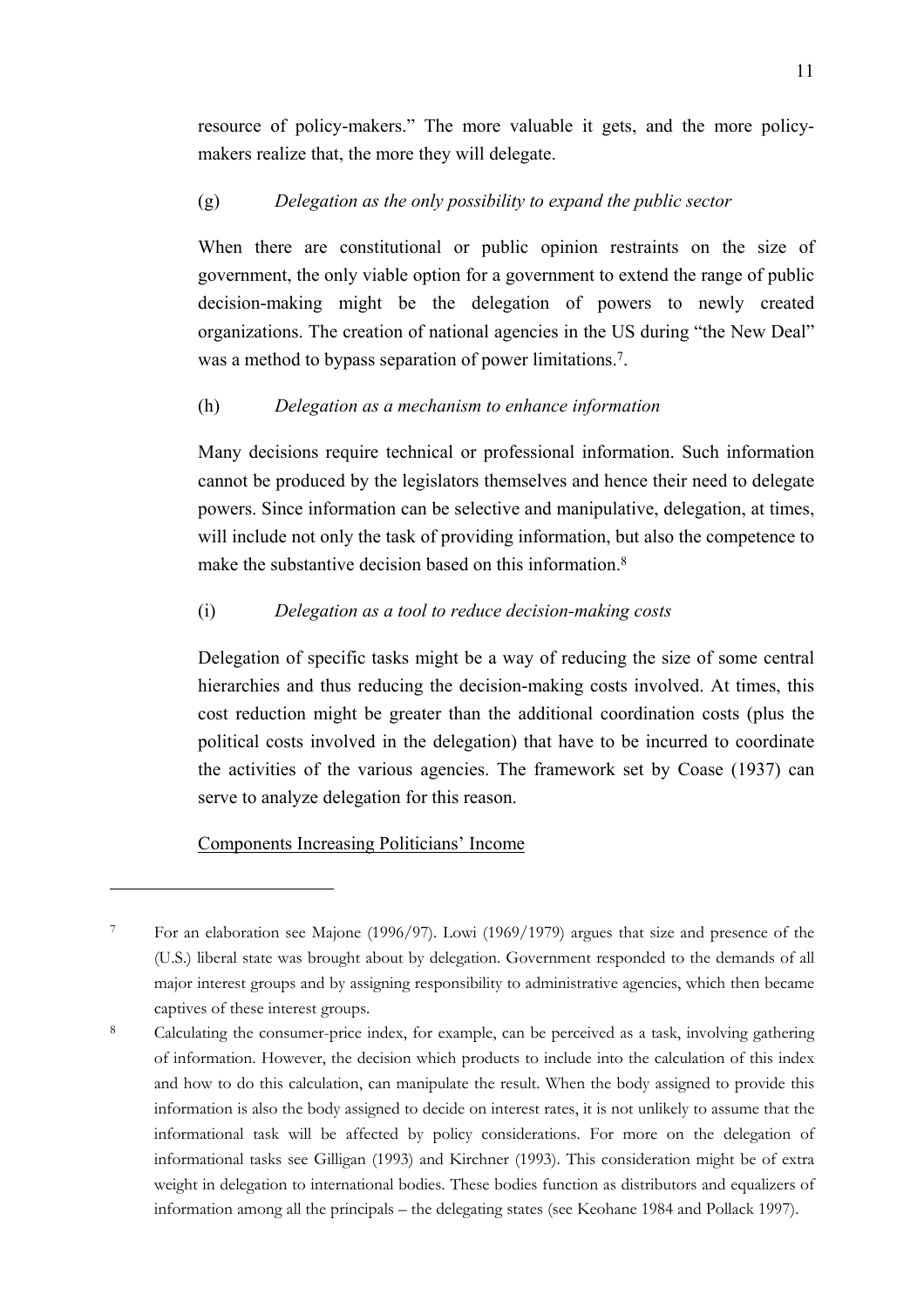### (j) *Delegation as a mechanism to reduce one's workload*

The utility function of politicians includes *inter alia* maximization of wealth and also leisure time. We, thus, can expect a tendency to delegate decision-making powers, even when there are no political benefits from such delegation, or even when there are some political costs of such delegation, which are outweighed by these pecuniary considerations (expressed either by more leisure or by more time for working towards additional income elsewhere).

## (k) *Delegation as a tool to reduce cycling*

Social Choice theorists have shown that, when a multi-member body is engaged with decision-making, cycling is to be expected as the rule and not the exception (Arrow 1951). Shepsle and Weingast (1981) argue that cycling is reduced by procedural rules such as control of the agenda. Delegation can be considered as an alternative instrument to reduce cycling. It is of use to legislators because delegation saves them time spent on deliberation of the same issue over and over again. In that sense, delegation can be perceived as trading democracy for stability, rationality and decisiveness (see also McCubbins 1985). Based on this rationale one can explain the differences in the extent of delegation between coalition governments and single party governments.

Most of the cost components are driven by the assumption of an exogenously given constitutional structure constraining politicians in their pursuit to maximize utility. Benefits of delegation can be interpreted as the capacity to loosen these constraints. Most of the components assume a democratic constitution to be in place. Delegation is, however, also observed in non-democratic states and a general theory of delegation should also be applicable to them. This is indeed the case since a certain minimum amount of popularity is needed for government survival in every regime. Benefit component c takes this explicitly into account.

#### **3. Costs of Choosing Not to Choose**

Delegation of powers involves also costs. The major cost categories are presented in a similar fashion as the benefit components, this time as aspects that might reduce utility.

## Components Decreasing Politicians' Popularity

(a) *Reversal cost*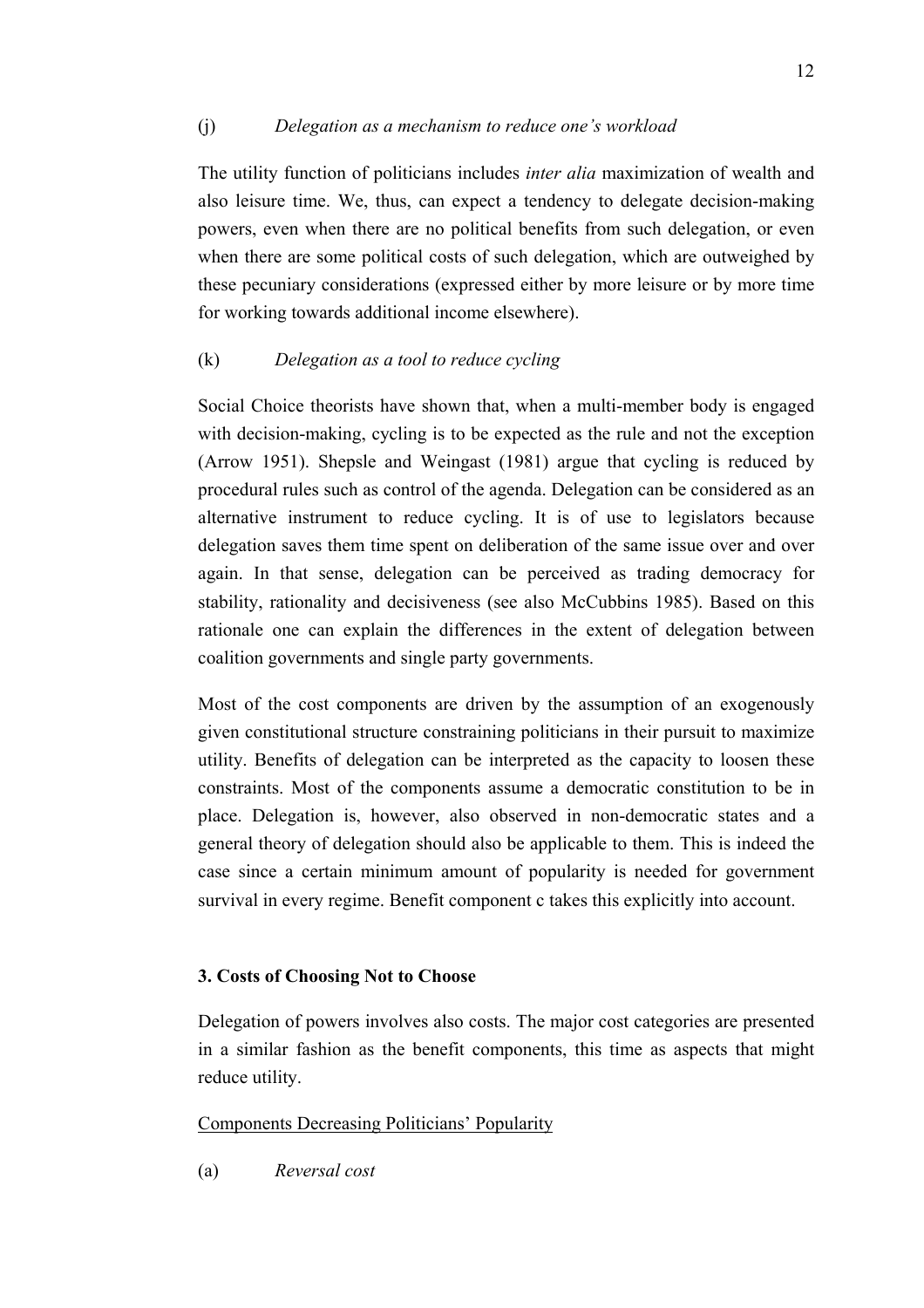The costs of reversing a regulation set by a delegatee body are likely to be significantly higher than reversal of legislators' own policy. For example: the cost of a reversal of a court decision, which held a statute as unconstitutional is much higher than passing a law amending a previous legal arrangement.

## Components Detrimental to Realizing Politicians' Ideal Points

## (b) *Delegatee drift*

By delegating decision-making powers, legislators decrease their impact and control on the policy chosen (*ex ante* as well as *ex post*). There is always the risk that a delegatee body would drift away from the most preferred position of the legislature and would lack responsiveness, even under detailed standards set by the delegation body. To a large extent, drift will depend upon the structural components of the delegated body. These costs can be analyzed within the principal-agent framework (Kiewiet and McCubbins 1991)

## (c) *Legitimacy drift*

Delegation of powers can create legitimacy drift in the sense that the legitimacy of the legislature decreases in comparison to the legitimacy that the public attributes to an (independent) agency. This drift might have an effect on the political power of legislators to push for policies which they choose to regulate themselves, and indeed it might affect the legitimacy of the legislature as a whole and the constitutional equilibrium[.9](#page-12-0)

## (d) *Co-ordination cost*

1

When more than one body is taking part in decision-making, there are additional costs, which are the result of inconsistencies and overlapping competence. Two aspects of these costs can be distinguished. First, there might be more than one principal trying to exert influence on a delegatee. This case appears to be especially relevant with regard to international organizations, especially if the group of states founding an international organization is not perceived as one monolithic bloc having homogenous preferences, but being made up of various actors with different interests. Belonging to the minority can imply the cost of being moved away from one's ideal point.

<span id="page-12-0"></span><sup>&</sup>lt;sup>9</sup> Delegation was also mentioned as a tool to enhance or maintain legitimacy and thus as a possible benefit. A more detailed analysis would have to specify the conditions under which the benefits or costs prevail.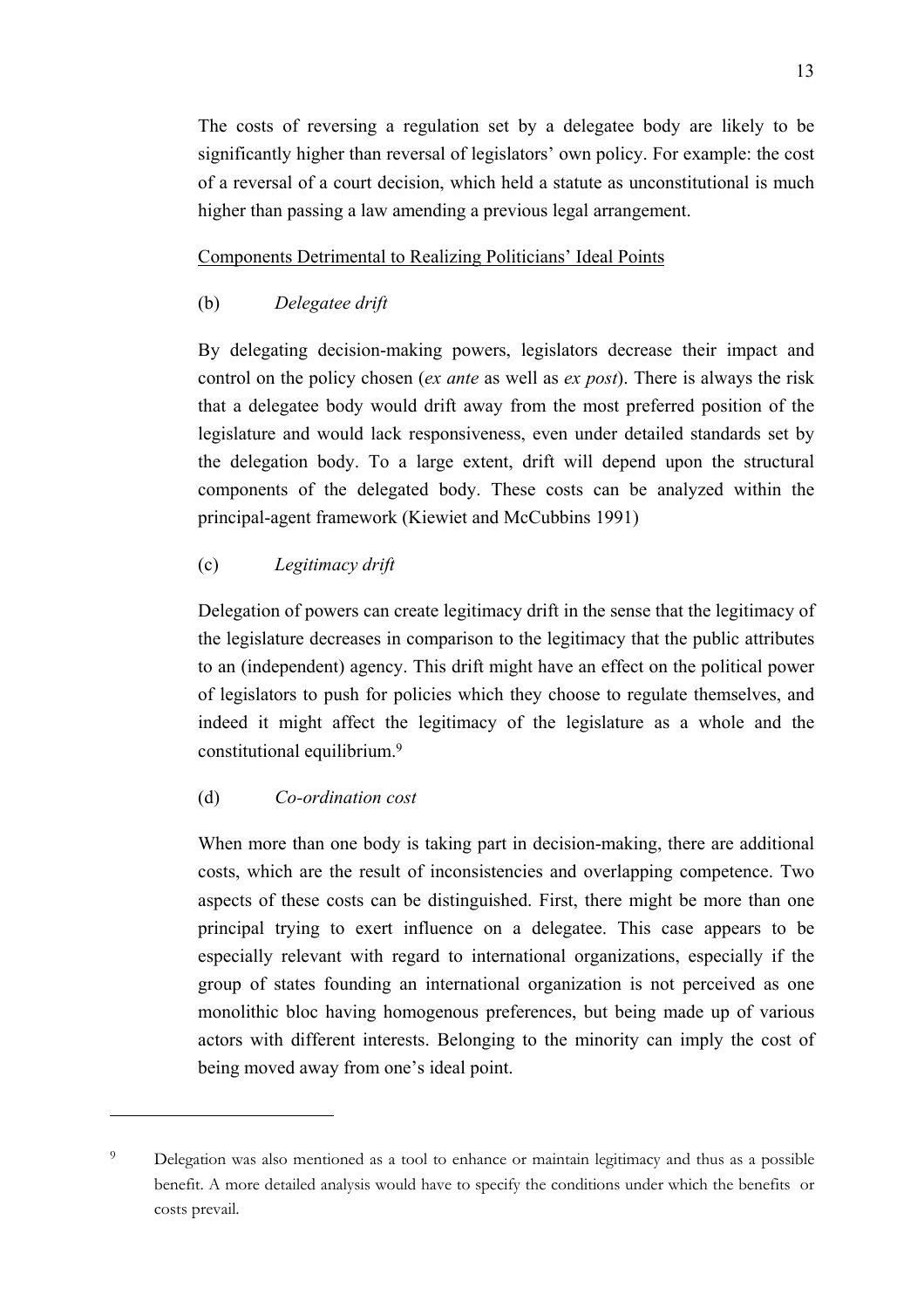The second aspect includes cases in which more than one agency is concerned with one issue. This situation creates the necessity for co-ordination between these agencies. Even in cases where the competence of each institution is defined in details, frictions cannot be avoided. This second component could already be grouped within the next group of cost components because co-ordination of various agencies is costly in terms of time and therefore reduces politicians' income.

## Components Decreasing Politicians' Income

## (e) *Monitoring cost*

1

As the result of possible drift (and within the analytical framework of principalagent theory), the delegating bodies have to create monitoring mechanisms. Such mechanisms, whether "police-patrol oversight" or "fire-alarm oversight" (McCubbins and Schwartz 1984) add to the cost of the decision-making process. The costs accruing to politicians for monitoring will most likely not be in pecuniary terms but rather in opportunity costs of time spent on monitoring.

## (f) *Utility forgone as consequence of reduced rent seeking*

Delegation can imply that legislatures become less attractive for special interest groups because they abdicate the competence to meet their changing special interests. In whatever coin legislators are paid by special interest groups, they will be paid less after delegation.[10](#page-13-0)

When dealing with the benefits of delegation, the emphasis was on the possibility to increase one's popularity (or to prevent it from decreasing). When dealing with the costs, the emphasis was on possible reductions in politicians' income. In future studies, a more detailed account of these components might be helpful not only in understanding why delegation occurs in some cases and not in others, but also in understanding, why international delegation is sometimes preferred over domestic delegation.

<span id="page-13-0"></span><sup>&</sup>lt;sup>10</sup> It has been argued, however, that agencies are more prone than legislatures to be captured by interest groups (Fiorina 1977 and Spitzer 1988). If this is the case interest groups will prefer delegation and therefore delegation may not amount to a cost vis-a –vis the legislator.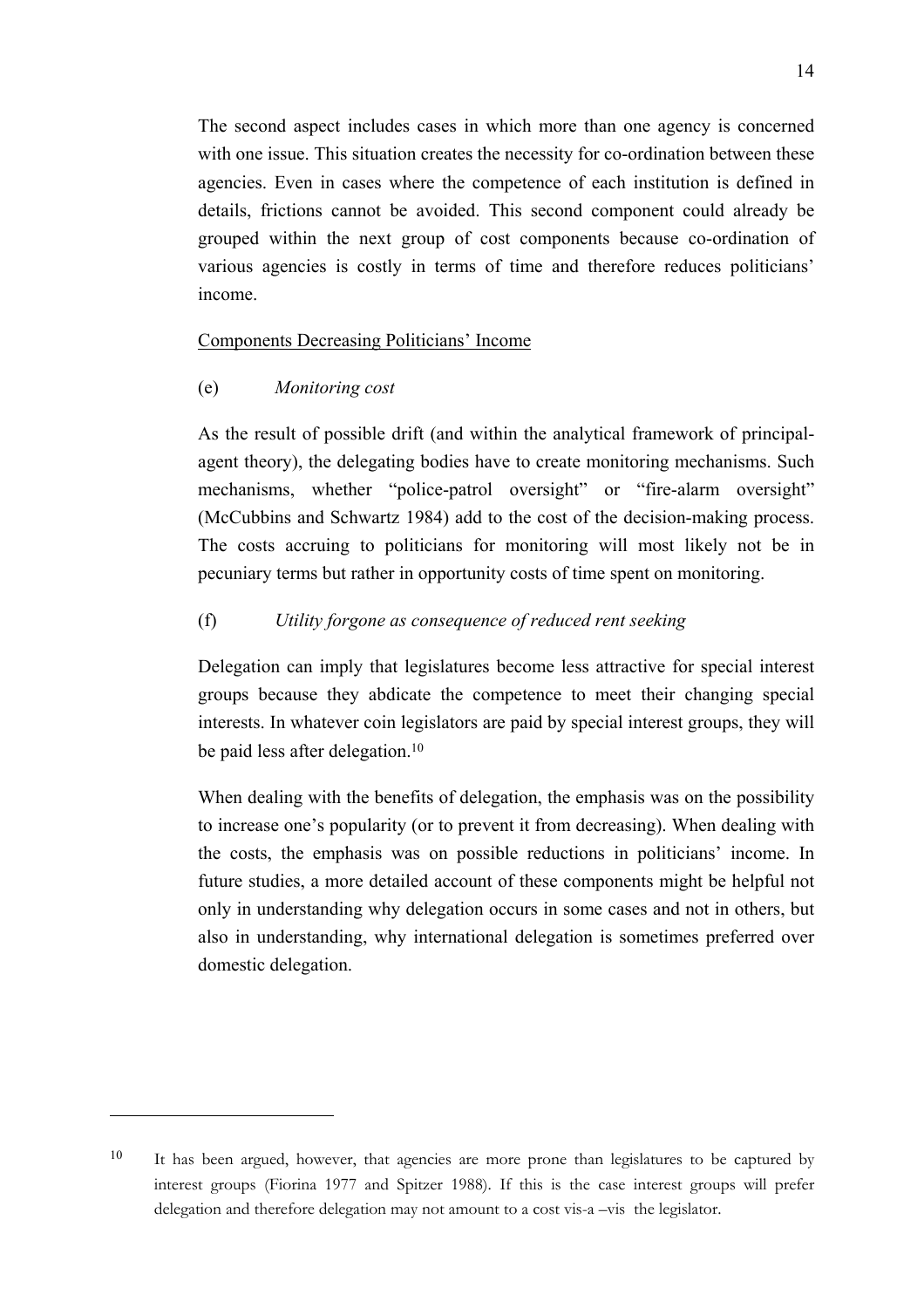#### IV. SOME HYPOTHESES REGARDING EXTENT AND KIND OF DELEGATION

The long list of considerations for and against delegation might be realistic, but it certainly does not advance us towards a coherent and unified framework for rigorous analysis. On the contrary, this multi-benefits and costs structure can hint at contradicting patterns, which beg more careful modeling and investigation. Following are several examples for these contradicting patterns, which are relevant to questions addressed in this paper and which call for further research.

#### **1. The Effects of the Size of the Polity on the Width of delegation**

Usually the size of government corresponds to the size of polity. Small countries (in terms of population size) have smaller governments (for example, number of members in parliament) than bigger countries. However, since the extent of public decision-making in smaller countries does not shrink in the same proportion to their size, we can expect that smaller countries will compensate themselves for having small governments by delegating more, especially internationally (see also Keohane and Martin 1994, 15). The larger the polity – and thus the government – the larger the scope for specialized agencies. In that sense, we can expect a more fine-grained distribution of powers in larger polities and thus more internal delegation.

Focusing on delegation as a method to enhance information (consideration h) may also indicate a positive correlation between the size of the polity and the width of internal delegation. As the problems of obtaining information are greater in a big polity, we can expect more delegation there in order to overcome informational problems. In addition, bigger countries, usually with bigger legislatures, may suffer more from collective decision-making problems and hence will seek more delegation (consideration k).

To summarize, differences in size may affect not only the extent of delegation, but also whether competence is delegated domestically or internationally. Small polities will display a higher propensity to delegate to international bodies.<sup>[11](#page-14-0)</sup> However, big states can have relatively more power in international organizations and might be able to seek higher rents from such institutions, while smaller

<span id="page-14-0"></span><sup>11</sup> Indeed, we know that some of the most keen delegators to international and supra-national bodies are the small polities (e.g. the Benelux countries who are in the forefront of delegating powers to the EU and international organizations).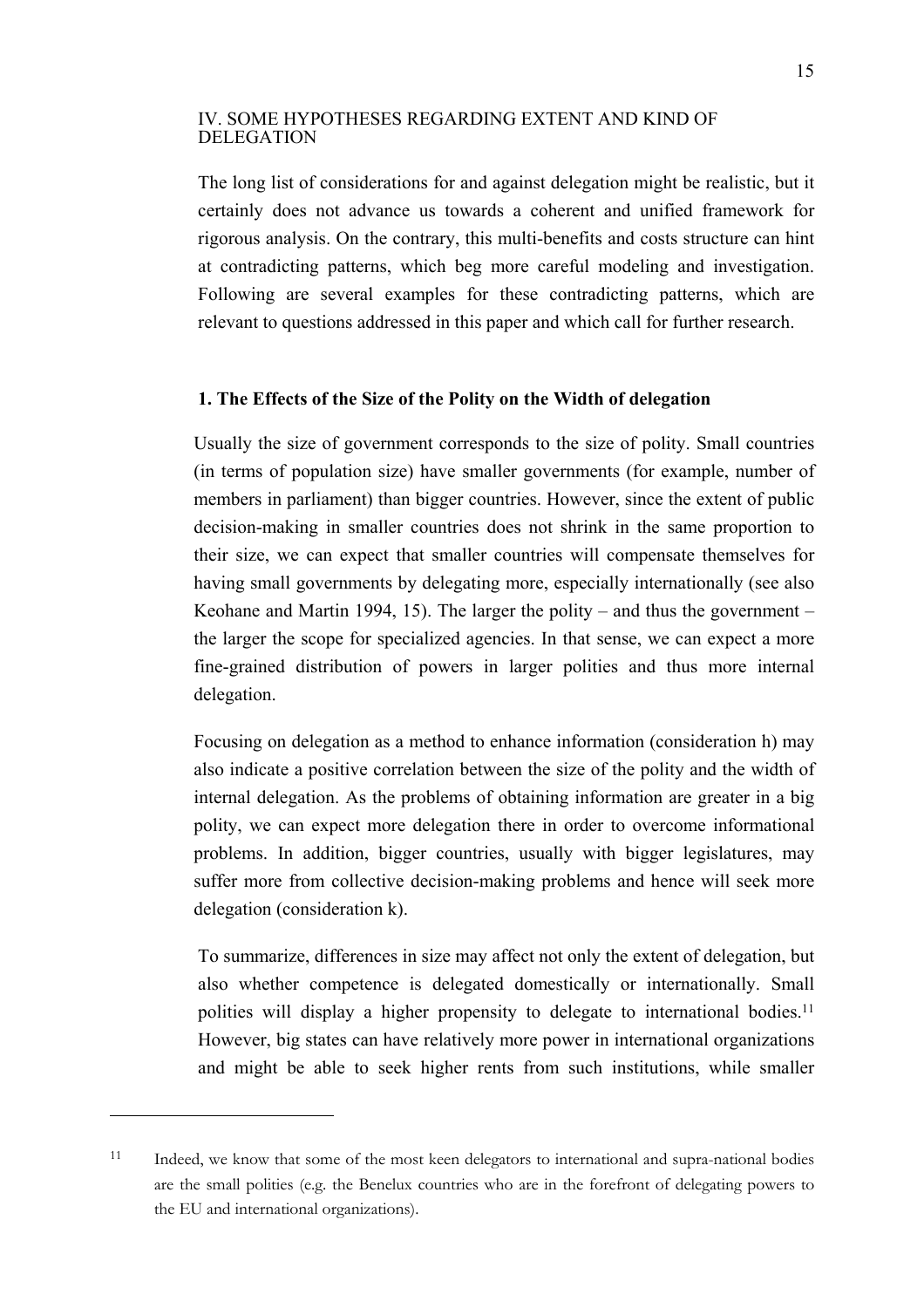countries will not be able to afford themselves to remain out, and will, thus, join under worse conditions.[12](#page-15-0)

## **2. The Effects of Constitutional Structure on Delegation of Powers**

The constitutional setup can have significant effects on the width of postconstitutional delegation, on its features and on the question we focus on – whether delegation is made to domestic or to international bodies.

## *The relations between the mold of separation of powers and delegation*

Various considerations point at contradicting directions. On the one hand, countries with a real separation between the legislature and the executive (presidential democracies) will encounter more collective decision-making problems, and therefore we can expect more delegation of powers in such countries (consideration k). A similar argument can be made with regard to federalism: here the number of actors is even higher and simply delegating some powers to independent bodies can save some coordination costs. Indeed, this factor may explain, for example, the strength of independent administrative agencies in the United States (Spiller 1990), as well as the wide powers and the impact of the judiciary there, in comparison to their status in the U.K. On the other hand, when rule-making powers are shared between two branches of government, the need and potential benefits from shifting responsibilities (consideration a) are lower, as the two branches can shift responsibilities to each other. Also, in such systems there might be less need for delegation as a mechanism to enhance credibility (consideration f).<sup>13</sup>

The internal structure of government and the existing degree of domestic delegation may also have a significant effect on international delegation. Here,

<u>.</u>

<span id="page-15-0"></span><sup>12</sup> Keohane and Martin (1994). For an opposing view see Olson and Zeckhauser (1966) who argue that the large countries are exploited by the small. Kindleberger (1986) has a similar argument with regard to free trade regimes which he considers as a public good produced by the large countries.

<span id="page-15-1"></span><sup>13</sup> Keohane and Martin (1994) observe that delegation of authority often involves a power shift from the legislature to the executive. We can hypothesize here that rational legislators in parliamentary systems will *c.p.* have a higher propensity to delegate than in presidential ones because in order to stay in office, the executive in parliamentary systems depends on the continuous support of parliament. Delegatee-drift will thus be less severe in parliamentary systems and delegation might be connected with positive expected utility when it would only promise negative expected utility in presidential systems.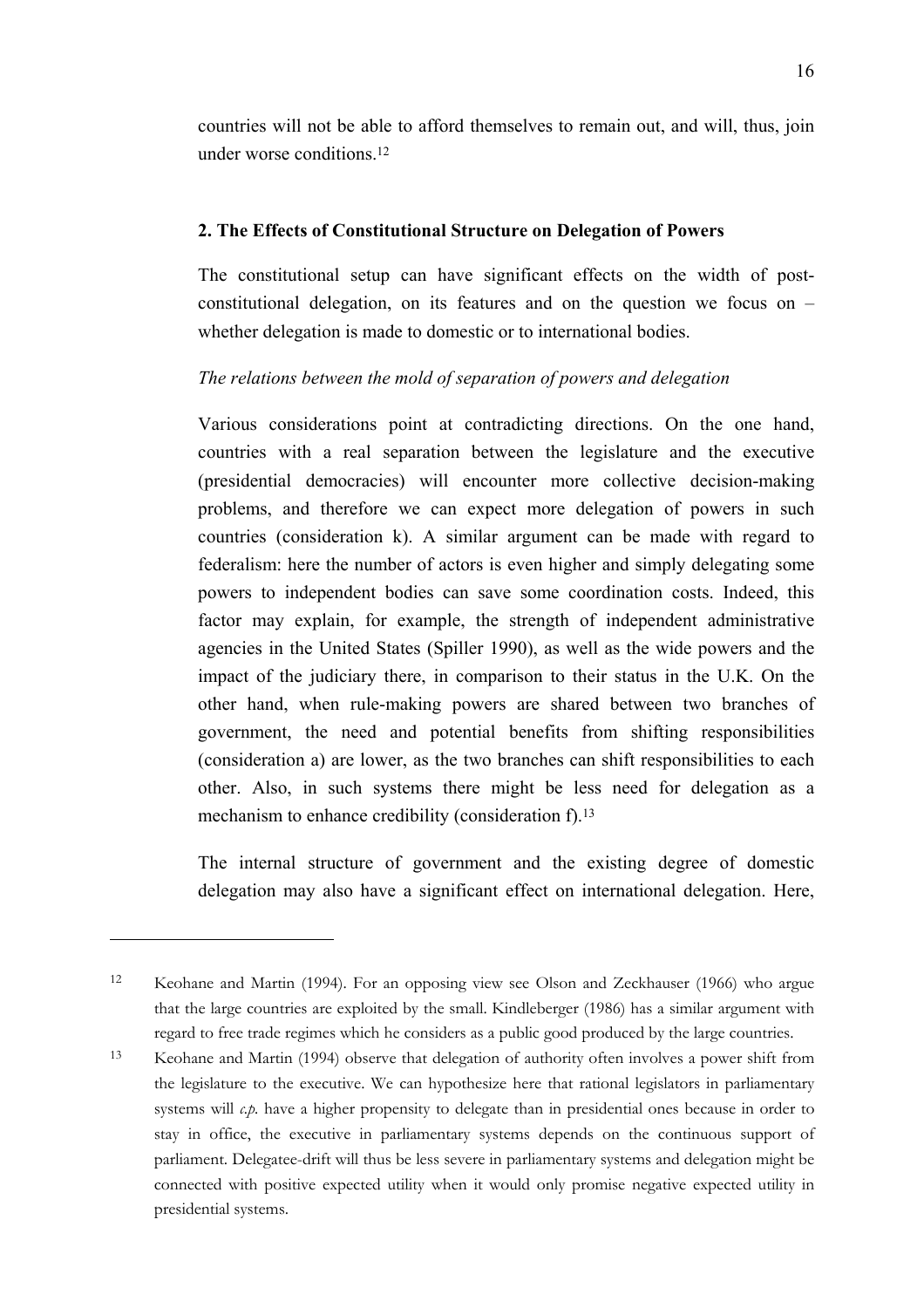too, we may find contradicting hypotheses. For example, we can expect that if there is already wide domestic delegation to bodies with broad structural independence, the cost for politicians of international delegation will be low and hence more such delegation will occur, and vice versa. The hesitance of Britain to delegate powers to the European Union can fit this hypothesis. In addition, such international delegation can also occur as an attempt to curtail powers of domestic delegatees who, in the eyes of politicians, stretched their powers too far. However, some incentives to delegate may be weakened; if there are already expedient domestic agencies, potential benefits from shifting responsibilities (consideration a) will be lower.

These conflicting considerations point toward the necessity of distinguishing static from dynamic analyses. The reasons for initial delegation of powers may be different from those that evolve over time. Shifts from domestic to international delegation might only be explainable if this is accounted for[.14](#page-16-0)

## *The relations between the election system and delegation of powers*

It is well known that a plurality rule for electing legislators (first past the post) is conducive to a two-party-system (Duverger's Law). Our first hypothesis is that delegation will be more attractive within a constitutional structure conducive to a two-party-system because the heterogeneity of the electorate of any single party will be higher than under proportional representation (PR). A more heterogeneous electorate means that the probability that many policy issues will be a mixed bag for the electorate of a party is higher than under proportional representation. Because parties cannot "fine tune" their positions, they have a higher propensity to delegate in order to shift responsibility (consideration a), in order to overcome problems of uncertainty (consideration b) and as a tool to solve collective decision-making problems (consideration k).

A second factor might also play a role: in plurality rule systems, the reversibility of decisions is systematically higher than in PR systems. In order to prolong the effects of its current policies, a majority of legislators fearing of not being the majority tomorrow, might have incentives to delegate to an agency if it believes

<u>.</u>

<span id="page-16-0"></span><sup>&</sup>lt;sup>14</sup> "Re-delegation" (e.g. from domestic to international organizations) within a perfect rationality framework appears primarily plausible if at the time of first time delegation to a national agency, an option to delegate internationally was not available. If we allow for bounded rationality, re-delegation might be an attempt to take competence away from an agency whose decisions haven't pleased the legislators.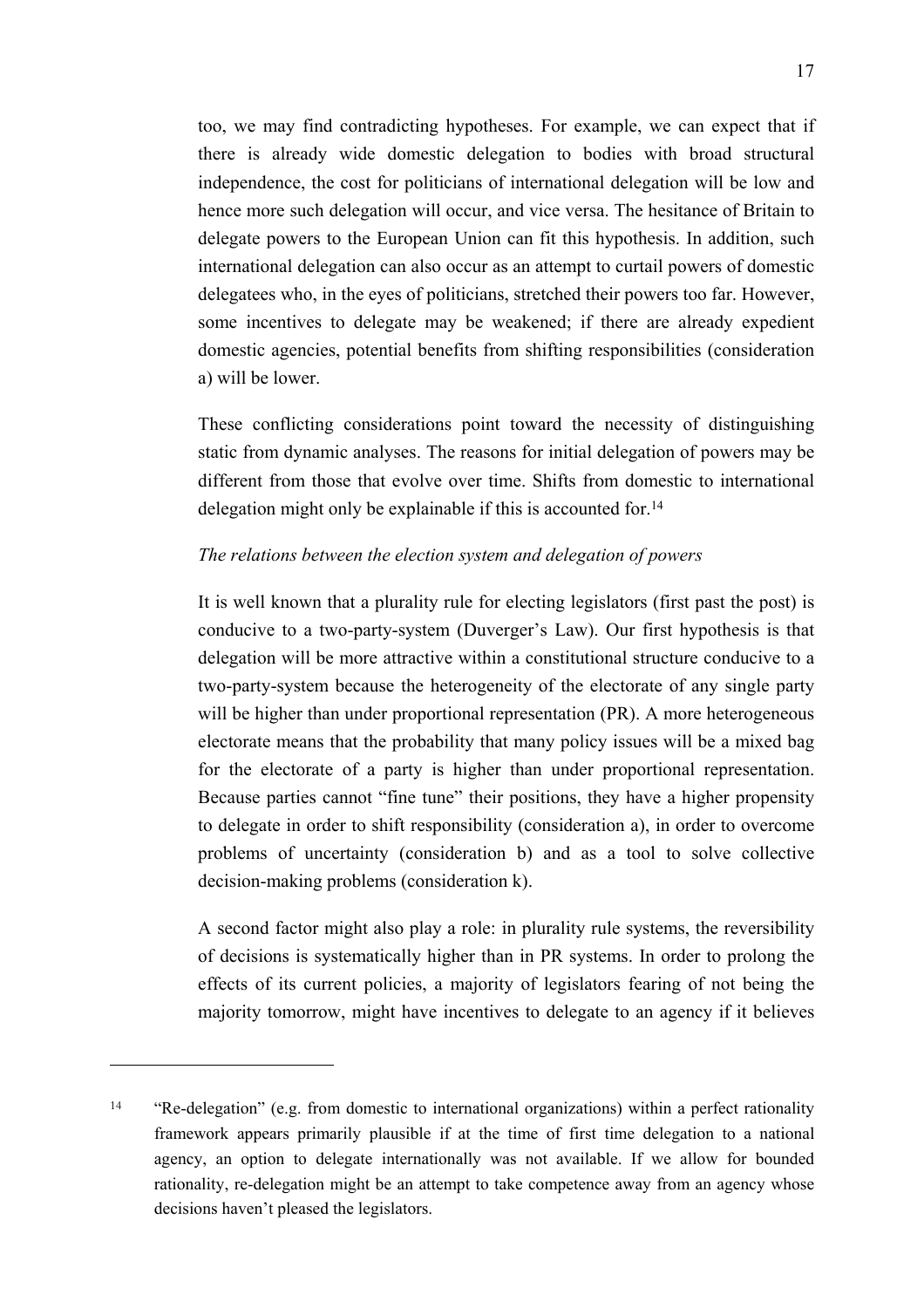that it can determine its policy for a longer time period (Moe 1990). This argument can actually also be read as an application of the Landes-Posner (1975) model to the question of delegation in general. It also corresponds to three of the considerations for delegation mentioned above - consideration b: solution to uncertainty, d: long-term vs. short-term time horizon, and f: credible commitment consideration, and.

A related issue is the role of parties versus the role of individual politicians. It can be hypothesized that strong parties are conducive to a long-term orientation whereas systems in which individual politicians play a dominant role will tend to display a more short-term orientation. For an individual who knows that his (individual) career has a definite end, other strategies will be dominating than for a party whose members expect to play an infinitely repeated game (Brennan and Kliemt 1994). The future will thus be less heavily discounted in systems in which the relevant actors are constrained by their parties. That, in turn, means that the problem of time-inconsistent preferences is less severe in systems with strong parties. It follows that the necessity to delegate in order to protect oneself against one's own inconsistent time-preferences is lower in strong party systems. On the other hand, it can be argued that when the party is the more dominant policy promoter, more delegation will be required to secure the long term results, which might be unpopular in the short run (considerations a and d). The comparison between the vast delegation of powers in the U.S. and the more limited delegation of powers in Britain, two systems with plurality elections (rather than PR) can support the latter hypothesis.<sup>[15](#page-17-0)</sup>

Differences in the geographical aspect of the voting system can be an additional factor influencing the width and mode of delegation. On the one extreme, we find systems, which set up the entire country as one single district. On the other extreme, there are systems in which there are as many districts as legislators. In the latter, representatives will typically not be judged by overall performance of government, but by what they did for their constituency. In order to pass legislation, logrolling will often be necessary. This, however, entails the possibility of passing many budget-relevant decisions that do not have net advantages for the country as a whole. If legislators are also interested in a more national minded decision-making, or if they are enforced by party discipline to vote for decisions, which do not benefit their constituency, then they might have

<span id="page-17-0"></span><sup>15</sup> Although an additional (and maybe the more crucial) factor for the differences between those two countries is the mode of separation of powers.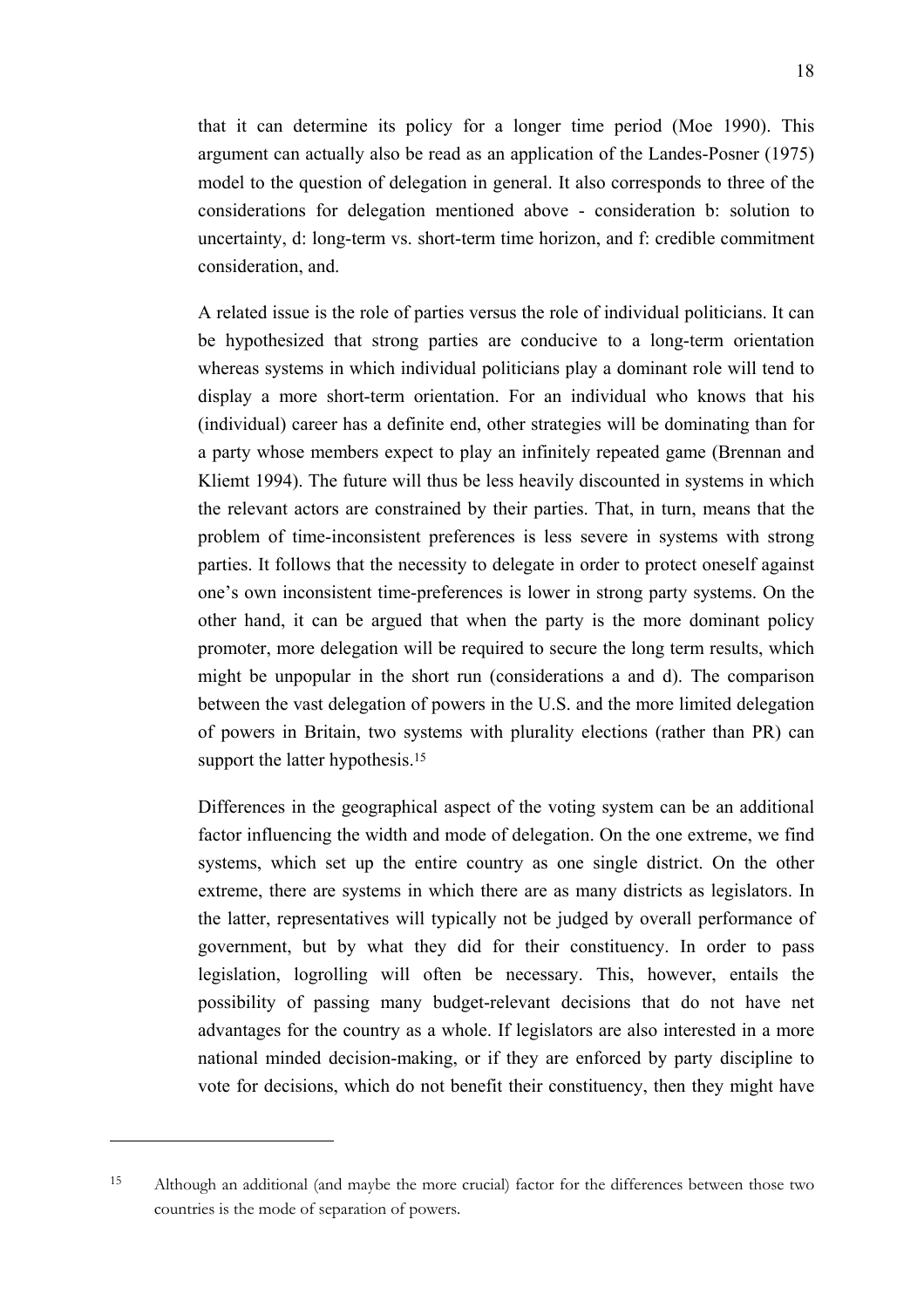an interest in constraining their power by transferring it to an independent agency that does not depend on the support of individual districts.

## *The status of the judiciary and the character of legal culture*

The judiciary is one of the possible delegatees, which our analysis attempts to address, and its de facto powers will be affected by the extent of delegation to it. However, the judiciary is also a branch of government, and the constitutional provisions dealing with its jurisdiction and independence are bound to have an effect on the post-constitutional width and targets of delegation.

It can be hypothesized that the more independent the judiciary of a country is, the higher are the incentives to create agencies other than the judiciary and to delegate powers to them. When the *de jure* and *de facto* independence of the judiciary are very high, judges will be less self-restrained in overruling legislation and in interpreting it against the current government's interests, and legislators will have to bear high costs if they do not follow court rulings. By attempting to create other independent agencies, politicians could try to increase their influence. The risk involved in having agencies' decisions overruled by the judiciary is probably not as (politically) costly as the risk of seeing legislation overruled. The American-British comparison, again, supports this hypothesis. In this respect, the question of domestic or international delegation might be relevant, as decisions of international bodies are more immune from being overturned by the judiciary than decisions of domestic agencies. We can thus add the prediction that a powerful judiciary will lead to more international delegation.

On similar grounds, one can hypothesize that delegation of powers will be wider in countries that are based on the common law tradition, and narrower in civil law countries. First, courts in common law countries tend to be more innovative and active. In line with the rationale outlined above, it can be expected that this will lead to more delegation by the legislature to other agencies. Second, if one assumes that legislators have an interest in consistent policies - because such policies allow expectations that have a good chance of turning out to be correct, which is conducive to economic growth – then they would have a higher propensity to delegate power in common law systems.

A country's constitution might require a certain supermajority for delegation of competence. Naturally, if legislation can be passed by simple majority vote, while delegation requires a supermajority, we will see less delegation than in countries that do not discriminate between the two. In this respect, there might be a difference between the majorities required for domestic and international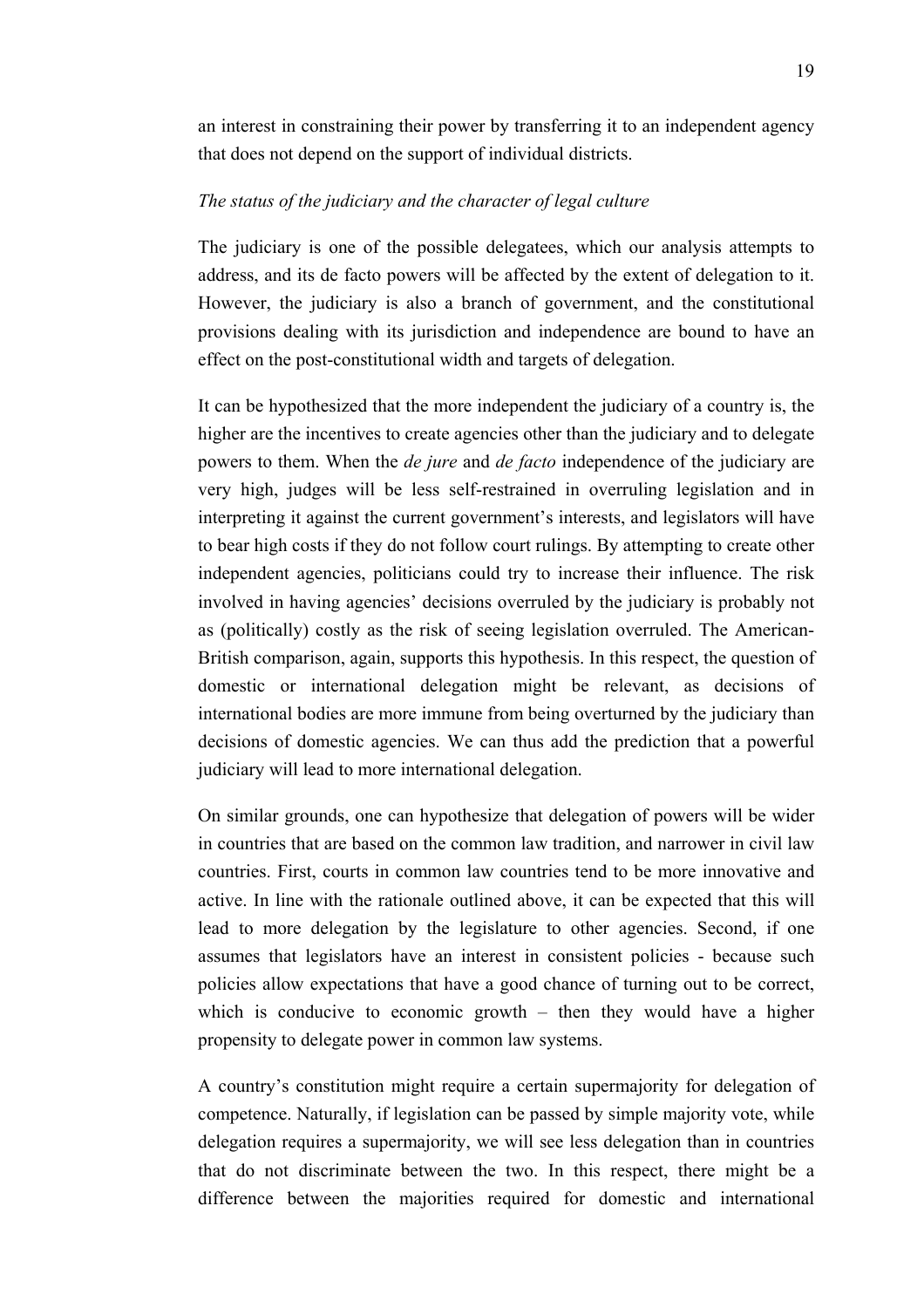delegation. In some countries, for example, the authority to sign international treaties is in the hands of the executive, which means that international delegation is easier to exercise than domestic delegation. In other countries, such treaties require the approval of the legislature, making international delegation more difficult to exercise than domestic delegation. These constitutional provisions will affect not only the extent of delegation, but also the subject matter of delegation. We can expect that the executive will tend to delegate different issues than the legislature. These differences will be further contingent upon the mode of separation of powers.

#### **3. The Sort of issues delegated**

If one analyses delegation from the point of view of informational benefits (consideration h), it will be fair to hypothesize that in areas of economic and social policies, where the demand for expertise is high and policy objectives can be defined fairly precisely, delegation will be more frequent. This is in contrast to cases where the objectives themselves are controversial (i.e. politicized areas of decision-making) in which we can expect less delegation. The costs of a delegatee drift can re-affirm this prediction, as these costs are likely to be greater where the delegatee is empowered to make primary arrangements (for a similar analysis see Majone 1996, 13). However, the shifting responsibility framework (consideration a) might indicate an opposite trend, as the benefits from responsibility shifts can be especially significant in controversial issues.<sup>[16](#page-19-0)</sup>

#### **4. The Institutional Features of Delegated Bodies**

1

The subject issue of delegation will have an impact on the identity of the delegatee – domestic or international – and on its degree of specialization. Efficiency grounds (consideration h) may indicate the viability of creating specialized delegatees, such as specialized courts, which are one of the characteristics of the German political-legal system, for example. This can also

<span id="page-19-0"></span><sup>16</sup> The main focus of Epstein and O'Halloran (1999) is on the kind of issues that tend to be delegated. They analyze major policy initiatives that have taken place in one jurisdiction – namely the U.S. Our approach is a different one. We compare kind and width of delegation as a result of different constitutional structures. Epstein and O'Halloran (1999) are mainly interested in the relationship between executive and legislature. This is why they hardly differentiate between the different players within the executive (bureaus, agencies and the like).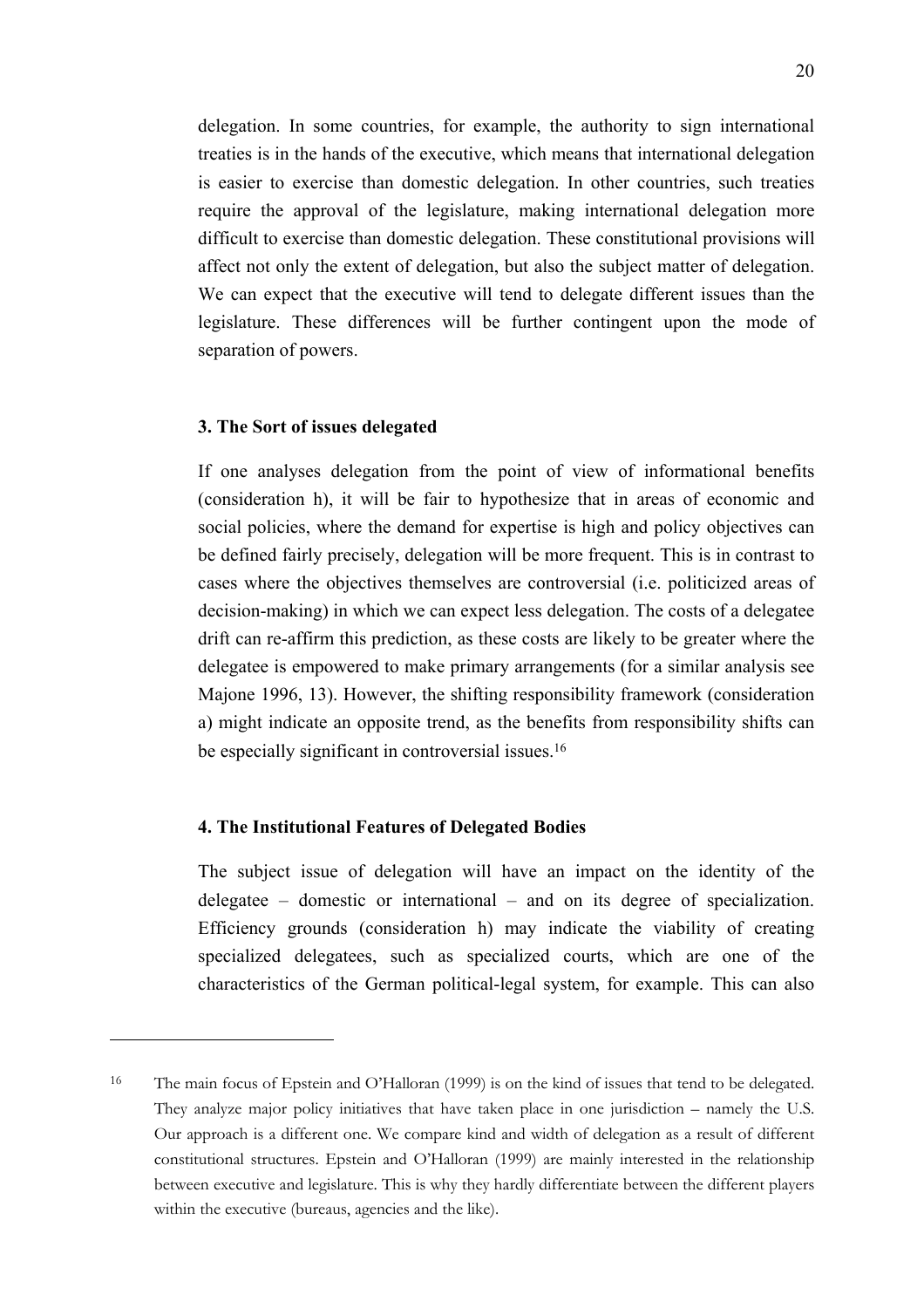contribute to minimizing the delegatee drift, as specialized courts are easier to direct and monitor. On the other hand specialized bodies create co-ordination problems (such as the need to convene greater senates in the German courts system, when there are conflicting decisions or disputes about jurisdiction), which are bound to increase the decision-making cost[.17](#page-20-0)

### **5 Summary and Outlook**

1

We have focused here on some possible considerations (and the interrelations among them) of legislators in deciding whether to delegate their powers and whether to do it domestically or internationally. The interdependence between domestic and international agencies has only been alluded to in a very specific sense, namely that legislators who are disappointed with the decisions of a domestic agency might therefore be led to delegate some of its power to an international one. Yet, there are other aspects of interdependence: the decisions of international agencies might have repercussions on the leeway that remains with domestic ones. The jurisdiction of the European Court of Justice, e.g., has direct effects on the jurisdiction of national courts.

In future papers, the strategic interaction that might occur between various agencies would have to be taken into account explicitly. Here, we hypothesized that the degree to which the judiciary is independent and decides in ways adversary to the preferences of the legislature, has an influence on the propensity to create other – possibly less independent – agencies. The strategic interaction and possible repercussions on the legislature have, however, not been analyzed here.

A different strategy towards expanding our knowledge concerning the delegation of powers is to make the hypotheses contained in section 3 more explicit and to test them empirically. The delegation of powers would appear as the dependent variable and one would thus need an indicator for the degree of delegation. Since the specific research question is whether domestic or international delegation will be chosen, we need a more precise indicator that distinguishes between domestic and international delegation. Candidates for measuring international delegation could be whether there is a constitutional basis for transferring sovereign rights, what status international law and international agreements enjoy in the legal

<span id="page-20-0"></span><sup>17</sup> See the presentation of this dilemma in terms of external vs. internal decision-making costs in Bishop (1990).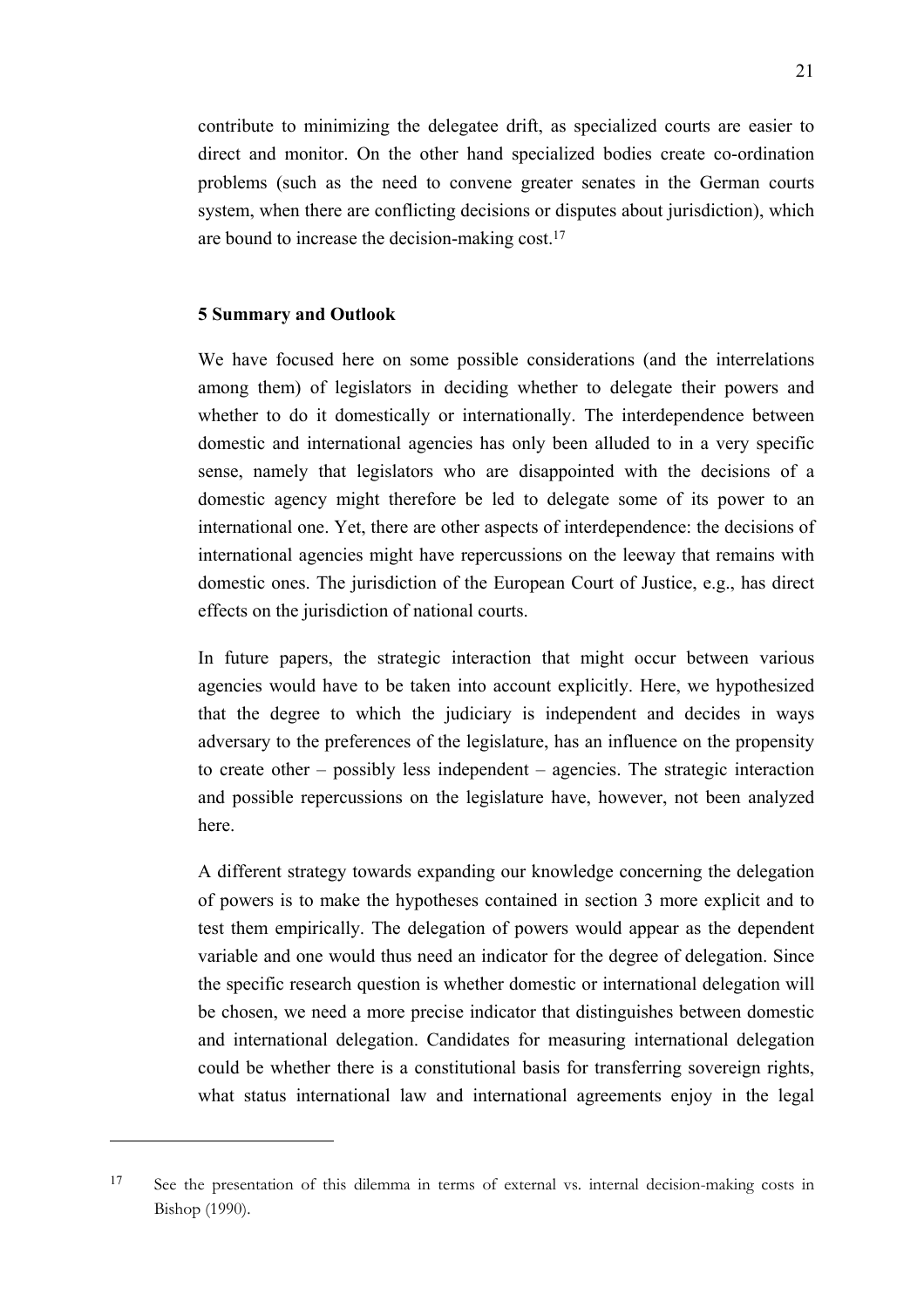system of the various countries and – of course - the number of international organizations that a country is member of. All these are items for analysis in future papers.

#### **Bibliography**

Arrow, Kenneth (1951). *Social Choice and Individual Values*, 2nd ed. New Haven: Yale University Press.

Bawn, Kathleen (1995). Political Control versus Expertise: Congressional Choices About Administrative Procedures, *American Political Science Review*. 89(1): 62-73.

Bishop, William (1990). A Theory of Administrative Law, *Journal of Legal Studies.* 19: 489-530.

Brennan, Geoffrey and Alan Hamlin (1994). A Revisionist view of separation of powers, *Journal of Theoretical Politics.* 6: 345-368.

Brennan, Geoffrey and Alan Hamlin (2000). *Democratic Devices and Desires*. Cambridge: CUP.

Brennan, Geoffrey and Hartumut Kliemt (1994). Finite Lives and Social Institutions, *Kyklos*. 47(4): 551-71.

Brezezinski, M., (1993). Constitutionalism Without Limits, *East European Constitutional Review*. 2(2): 38.

Buchanan, James M. (1994). Choosing What to Choose, *Journal of Institutional and Theoretical Economics*. 150(1): 123-135.

Coase, Ronald (1937). The Nature of the Firm, *Economica.* 4:386-405.

Crain, Mark and Robert Tollison (1979a). Constitutional Change in an Interest Group Perspective, *Journal of Legal Studies*. 8: 165-75.

Crain, Mark and Robert Tollison (1979b). The Executive Branch in the Interest Group Theory of Government, *Journal of Legal Studies*. 8: 555-67.

Epstein, David and Sharyn O'Halloran (1999). *Delegating Powers – A Transaction Cost Politics Approach to Policy Making under Separate Powers.* Cambridge: CUP.

Fiorina, Morris (1977). *Congress: Keystone of the Washington Establishment.* New Haven: Yale University Press.

Fiorina, Morris (1982). Legislative Choice of Regulatory Forms: Legal Process or Administrative process, *Public Choice*. 38: 33-66.

Fiorina, Morris (1986). Legislator Uncertainty, Legislative Control and the Delegation of Legislative Powers, *Journal of Law, Economics and Organization.* 2: 33-51.

Frey, Bruno S. (1997). The public choice of international organizations, in: Dennis C. Mueller (ed.), *Perspectives on Public Choice - A Handbook*. Cambridge: Cambridge University Press, 106-23.

Frey, Bruno S. and L.J. Lau (1968). Towards a Mathematical Model of Government Behavior, *Zeitschrift für Nationalökonomie*. 28: 355-80.

Frey, Bruno S. and Friedrich Schneider (1978a). An Empirical Study of Politico-Economic Interaction in the U.S., *Review of Economics and Statistics*. 60: 174-83.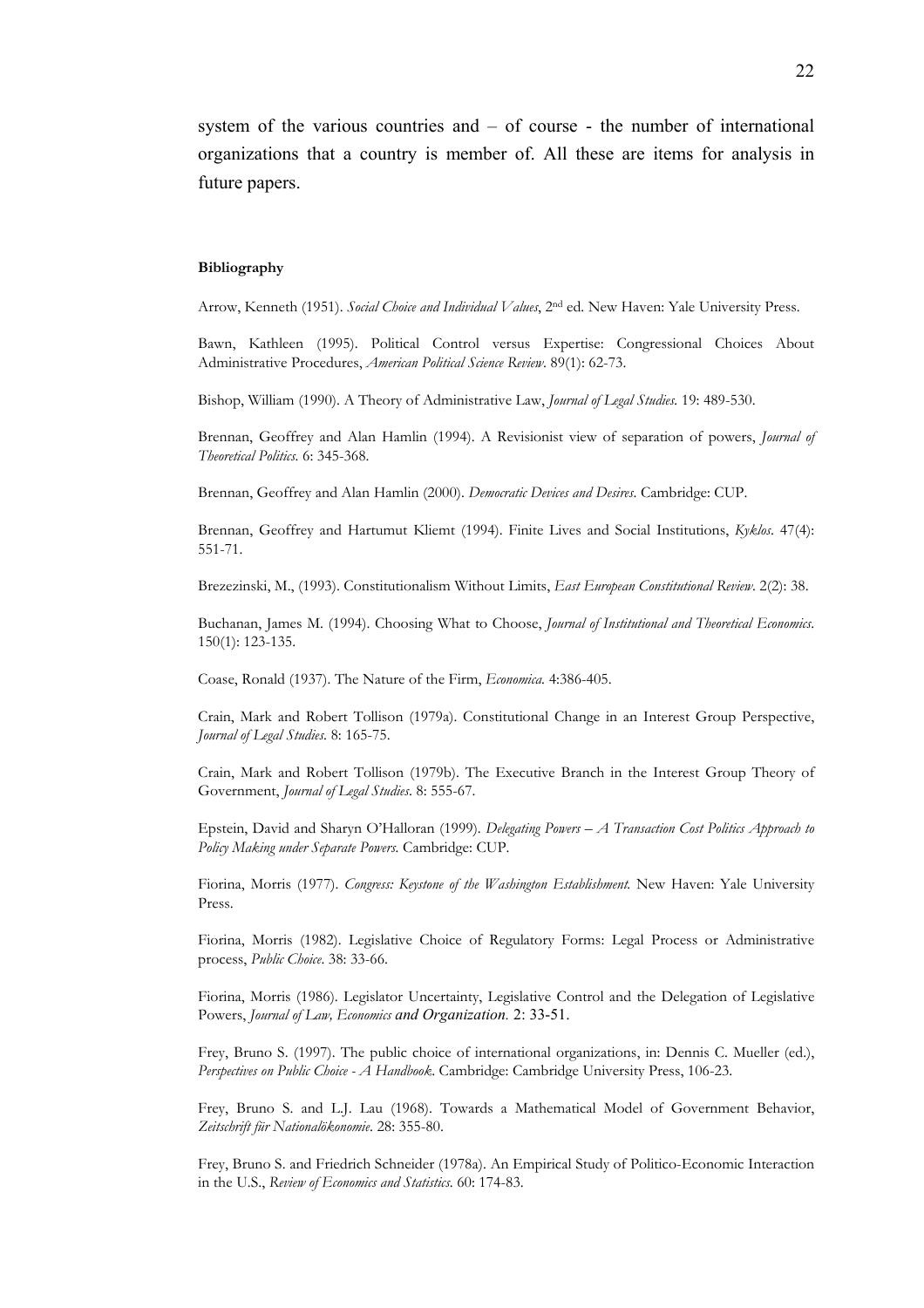Frey, Bruno S. and Friedrich Schneider (1978b). A Politico-Economic Model of the United Kingdom, *Economic Journal.* 88: 243-55.

Frey, Bruno S. and Friedrich Schneider (1979). An Econometric Model with an Endogenous Government Sector, *Public Choice.* 34(1): 29-43.

Gilligan, Thomas (1993). Information and the Allocation of Legislative Authority, *Journal of Institutional and Theoretical Economics.* 149: 321-341.

Hamilton, Alexander, James Madison, and John Jay (1788/1961). *The Federalist Papers*, with an introduction by C. Rossiter, New York: Mentor.

Hirschman, Albert O. (1970). *Exit, Voice and Loyalty - Responses to Decline in Firms, Organizations, and States*. Cambridge: Harvard University Press.

Kalt, J. and M. Zupan (1984). Capture and Ideology in the Economic Theory of Politics, *American Economic Review.* 74(3): 279-300.

Keohane, Robert O, (1984). *After Hegemony: Cooperation and Discord in the World Political Economy*. Princeton: Princeton University Press.

Keohane, Robert O. and Lisa L. Martin (1994). Delegation to International Organizations; presented at a conference on "What is Institutionalism Now?" at the University of Maryland in October 1994.

Kiewiet, D. Roderick and Mathew McCubins (1991). *The Logic of Delegation: Congressional parties and the appropriation process* Chicago: University of Chicago Press.

Kindleberger, Charles (1986). International Public Goods without International Government, *American Economic Review*. 76(1): 1-13.

Kirchner, Christian (1993). Information and the Allocation of Legislative Authority – comments, *Journal of Institutional and Theoretical Economics.* 149: 342-346.

Landes, William and Richard Posner (1975). The Independent Judiciary in an Interest-Group Perspective, *The Journal of Law and Economics.* 18(3): 875-911.

Lowi, Theodore (1969/1979). *The End of Liberalism – The Second Republic of the United States*. New York: Norton; 2nd edition.

Majone, Giandomenico (1996). Temporal Consistency and Policy Credibility: Why Democracies Need Non-Majoritarian Institutions, European University Institute, Working Paper RSC No. 96/57.

Majone, Giandomenico (1996/97). The Agency Model: The Growth of Regulation and Regulatory Institutions in the European Union, *EIPASCOPE* 9-14.

McCubbins, Mathew (1985). The Legislative Design of Regulatory Structure, *American Journal of Politics*. 29: 721.

McCubbins, Mathew and Thomas Schwartz (1984). Congressional Oversight Overlooked: Police Patrols vs. Fire Alarms, *American Journal of Political Science*. 28: 165-79.

Moe, Terry (1990). Political Institutions: The Neglected Side of the Story, *Journal of Law, Economics, and Organization*. 6: 213-53.

Montesquieu, Charles L de (1748/1989). *The Spirit of the Laws* (Cambridge Texts in the History of Political Thought). Cambridge: Cambridge University Press.

Olson, Mancur and Richard Zeckhauser (1966). An Economic Theory of Alliances, *Review of Economics and Statistics.* 48:266-79.